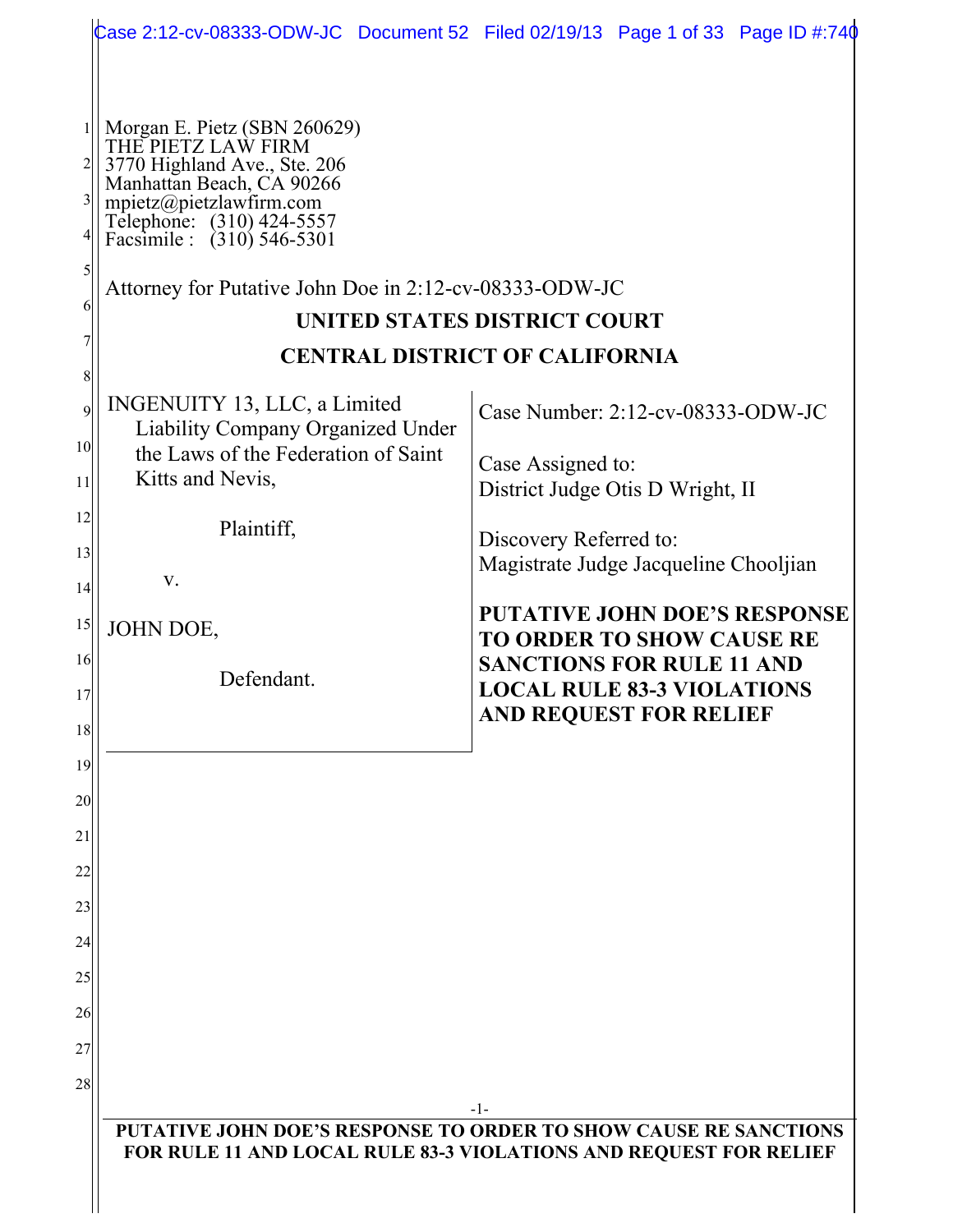| <b>TABLE OF CONTENTS</b>                                                                                                                       |
|------------------------------------------------------------------------------------------------------------------------------------------------|
|                                                                                                                                                |
|                                                                                                                                                |
|                                                                                                                                                |
| (a) Procedural History of Prenda's Related AF Holdings and Ingenuity 13 Cases in                                                               |
| (b) Factual Background on Prenda's Various Straw Men and Sham Entities 11                                                                      |
| (2) Mark Lutz: John Steele's Former Paralegal; Fraudulent Corporate                                                                            |
|                                                                                                                                                |
| (3) "Salt Marsh" a/k/a Anthony Saltmarsh: John Steele's Sister's Roommate<br>(Boyfriend?) at Arizona Address Linked to Alan Cooper and Other   |
| (4) The Fraudulent Allen Mooney a/k/a "Alan Moay" a/k/a "Alan Mony"                                                                            |
|                                                                                                                                                |
|                                                                                                                                                |
| (6) Recent Rebranding of Prenda Law and Mr. Gibbs' New Career as "In                                                                           |
|                                                                                                                                                |
| (7) Paul Duffy, John Steele and Paul Hansemier – Other Attorneys Who<br>Share Responsibility with Mr. Gibbs for Overseeing Prenda's Fraudulent |
|                                                                                                                                                |
|                                                                                                                                                |
| (a) All of Prenda's Cases Before this Court are "Sham" Lawsuits Exempted from                                                                  |
|                                                                                                                                                |
| Intentional Use of Forged Copyright Assignment Agreements in the AF<br>(2)                                                                     |
|                                                                                                                                                |
| (3) The Ingenuity 13 Cases—Indeed, all of Prenda's Cases—Qualify as<br>"Sham" Litigation Because The Cases Are Brought for an Improper         |
|                                                                                                                                                |
| (b) Given the Circumstances of These Cases, Prenda Routinely Fails to Comply                                                                   |
| (1) Mr. Gibbs' Past Statements on the Rule 11 Implications of These Cases 25                                                                   |
|                                                                                                                                                |
|                                                                                                                                                |
|                                                                                                                                                |
|                                                                                                                                                |
|                                                                                                                                                |
| $-2-$                                                                                                                                          |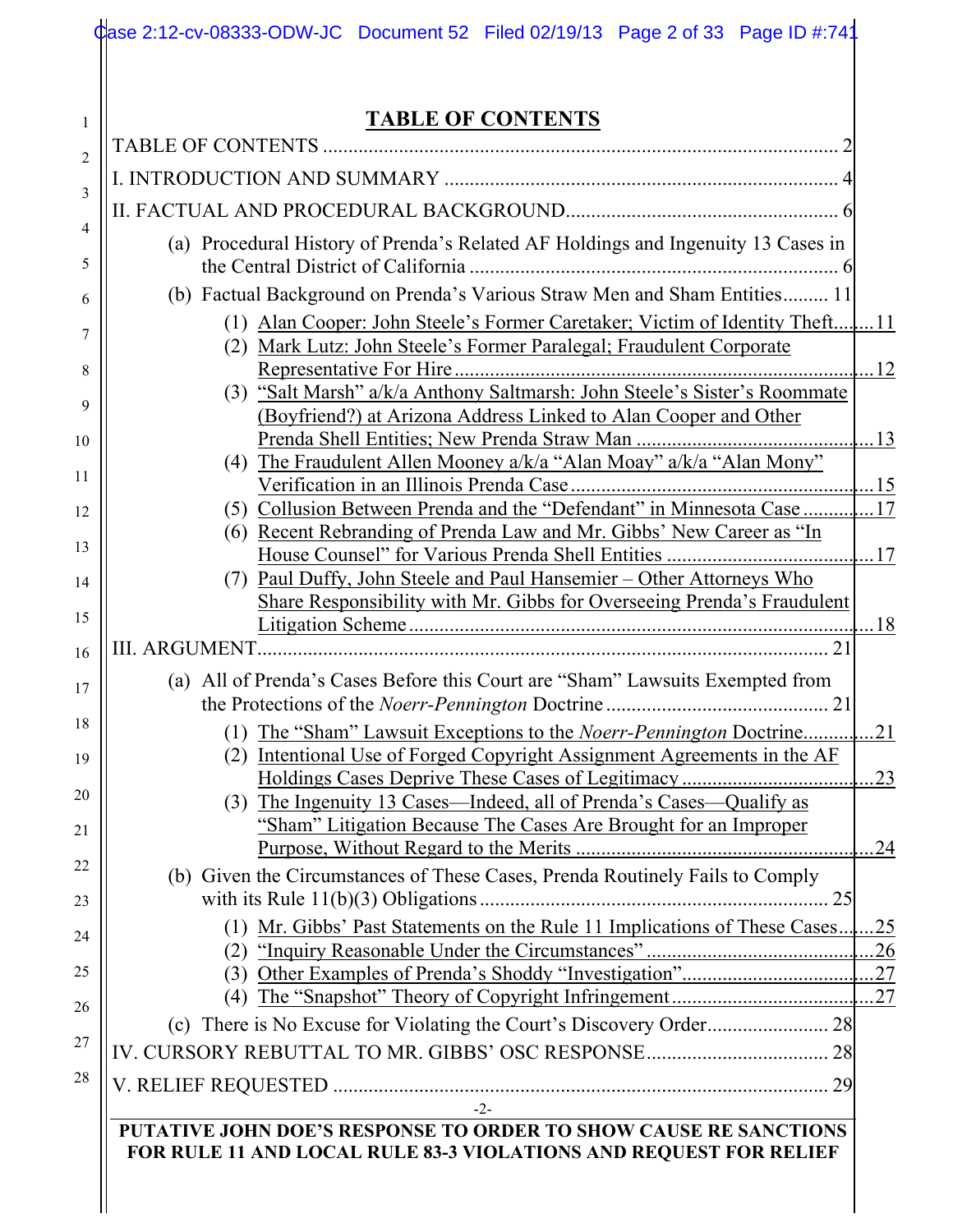|        | Case 2:12-cv-08333-ODW-JC Document 52 Filed 02/19/13 Page 3 of 33 Page ID #:742                                                                                                                                                           |
|--------|-------------------------------------------------------------------------------------------------------------------------------------------------------------------------------------------------------------------------------------------|
| 1<br>2 | (a) Substantial Monetary Sanction Against Prenda Law, Inc. in an Amount<br>Sufficient to Have a Significant Deterrent Effect on a Repeat Bad Actor  29<br>(b) Award of Attorneys Fees and Costs, as Compensatory Sanction, Payable by Mr. |
| 3      | (c) Striking of the Complaint With Prejudice, and Specific Factual Findings 32                                                                                                                                                            |
| 4      |                                                                                                                                                                                                                                           |
| 5      |                                                                                                                                                                                                                                           |
| 6      |                                                                                                                                                                                                                                           |
| 7      |                                                                                                                                                                                                                                           |
| 8      |                                                                                                                                                                                                                                           |
| 9      |                                                                                                                                                                                                                                           |
| 10     |                                                                                                                                                                                                                                           |
| 11     |                                                                                                                                                                                                                                           |
| 12     |                                                                                                                                                                                                                                           |
| 13     |                                                                                                                                                                                                                                           |
| 14     |                                                                                                                                                                                                                                           |
| 15     |                                                                                                                                                                                                                                           |
| 16     |                                                                                                                                                                                                                                           |
| 17     |                                                                                                                                                                                                                                           |
| 18     |                                                                                                                                                                                                                                           |
| 19     |                                                                                                                                                                                                                                           |
| 20     |                                                                                                                                                                                                                                           |
| 21     |                                                                                                                                                                                                                                           |
| 22     |                                                                                                                                                                                                                                           |
| 23     |                                                                                                                                                                                                                                           |
| 24     |                                                                                                                                                                                                                                           |
| 25     |                                                                                                                                                                                                                                           |
| 26     |                                                                                                                                                                                                                                           |
| 27     |                                                                                                                                                                                                                                           |
| 28     |                                                                                                                                                                                                                                           |
|        | $-3-$<br><b>PUTATIVE JOHN DOE'S RESPONSE TO ORDER TO SHOW CAUSE RE SANCTIONS</b><br>FOR RULE 11 AND LOCAL RULE 83-3 VIOLATIONS AND REQUEST FOR RELIEF                                                                                     |
|        |                                                                                                                                                                                                                                           |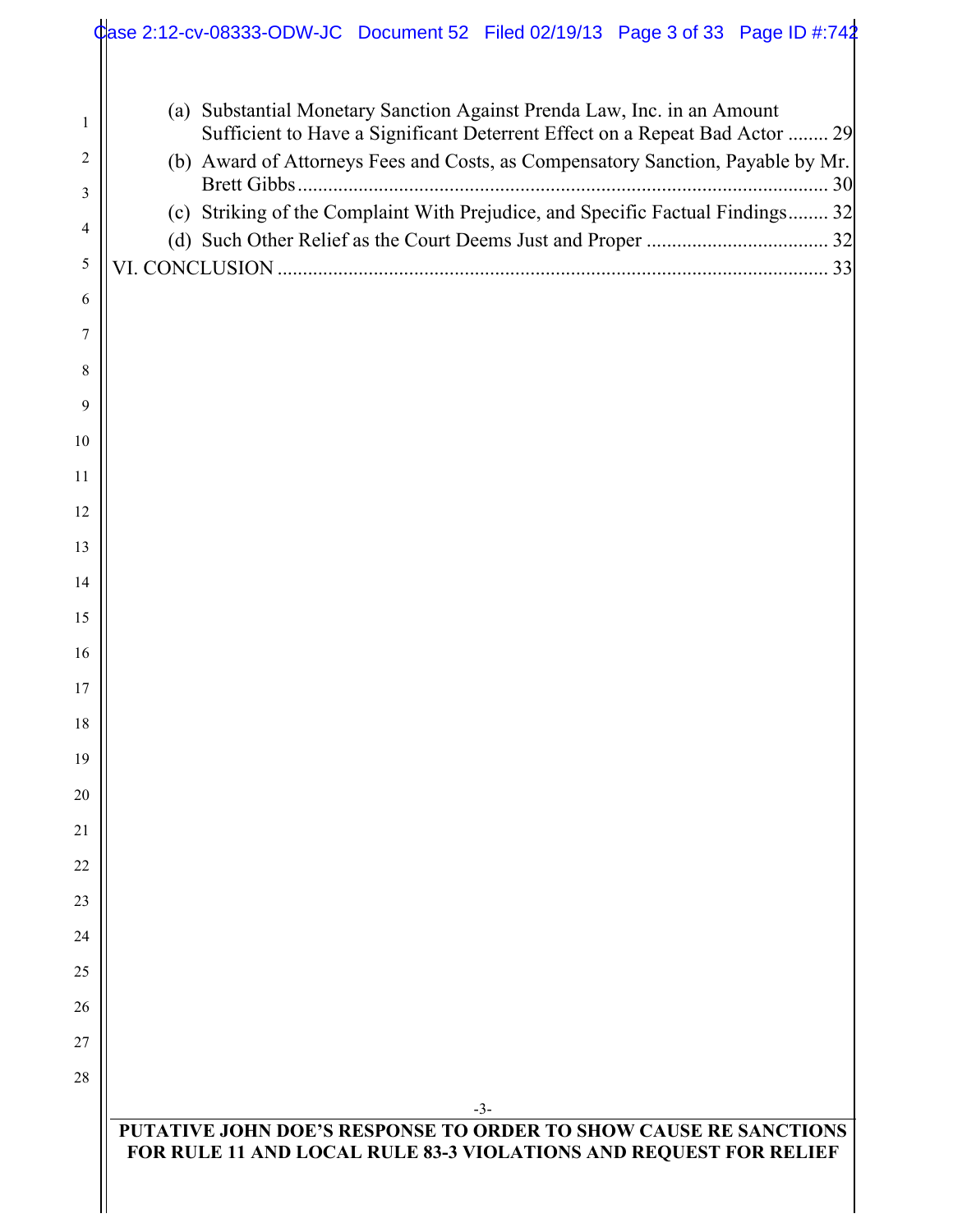"Roman law criminalized *calumnia* (from which we get the word 'calumny'), which meant the support of fraudulent, groundless, or frivolous litigation for profit."

## **I. INTRODUCTION AND SUMMARY**

Over the last two and a half years, attorneys associated with Prenda Law, Inc.<sup>2</sup> have filed at least 348 lawsuits, against over 16,000 John Doe defendants. *See*  Declaration of Morgan E. Pietz re: Prenda Law, Inc., ¶¶ 19–20 (ECF No. 40-1, filed 1/14/2013) ("Dec'l. re: Prenda Law"). According to the self-proclaimed pioneer of Prenda's "copyright troll" business model, attorney John L. Steele, in so doing, Prenda has made "a few million dollars."<sup>3</sup> At best, these lawsuits are all questionable—for all of the reasons previously explained by this Court.

What seems increasingly clear though is that Prenda, and its "of counsel" here, Mr. Brett Gibbs, have crossed the Rubicon in these cases, by resorting to fraud, which includes identity theft, sham offshore shell companies, and forged documents.

The AF Holdings cases are all founded upon forgeries. In each AF Holdings case before this Court, attached as "Exhibit A" to the complaint is a forged copyright assignment agreement supposedly signed by "Alan Cooper." This fact transforms each of these cases into fraudulent, sham litigation, and possibly renders Prenda a criminal conspiracy. Further, as detailed, *infra*, "Alan Cooper" is not the only bogus "client" name Prenda has used in its court filings; it appears there are other straw

 $\frac{1}{1}$  Anthony J. Seebok, *The Inauthentic Claim*, 64 VAND. L. REV. 61 at p. 75 (2011); *citing* Max Radin, *Maintenance by Champerty*, 24 CAL. L. REV. 48, 59-60 (1936). Vestiges of this sentiment survive in California, in the form of the seldom-enforced criminal prohibition on "barratry". Cal. Pen. Code §§ 158–159.

 $2^2$  Prenda Law, Inc. was formerly known as Steele Hansemier, PLLC (a Chicago divorce law firm). Since the name "Prenda" has lately become somewhat toxic, the lawyers behind this scheme are now using several aliases, including: "Anti-Piracy Law Group, LLC" (Prenda's newest successor entity, organized in Illinois); "Alpha Law Firm, LLC" (Mr. Paul Hansemeier's firm, organized in Minnesota) and "Livewire Holdings, LLC" (a newer affiliate listing a business address that is a UPS store with private mailbox and package services in Washington, D.C.).

<sup>3</sup> *See* http://www.forbes.com/sites/kashmirhill/2012/10/15/how-porn-copyright-lawyer-john-steelejustifies-his-pursuit-of-sometimes-innocent-porn-pirates/

**PUTATIVE JOHN DOE'S RESPONSE TO ORDER TO SHOW CAUSE RE SANCTIONS FOR RULE 11 AND LOCAL RULE 83-3 VIOLATIONS AND REQUEST FOR RELIEF**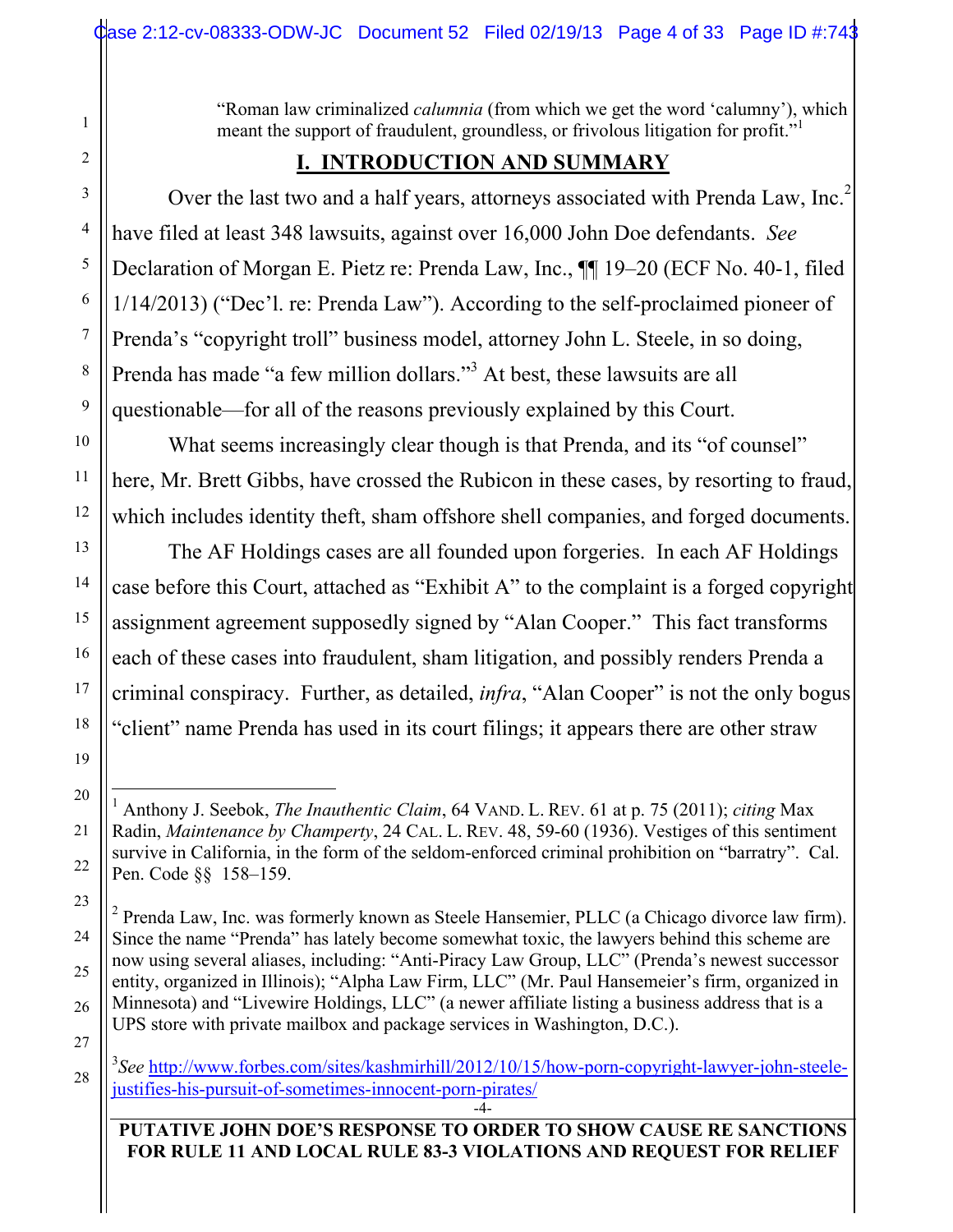men (with various connections to John Steele) out there. There is new evidence of Prenda submitting a fraudulent and unarguably false "client" verification in a case in Illinois, and disturbing revelations regarding collusion between Prenda and a "defendant" who agreed to stipulate to ISP subpoenas in another case in Minnesota.

Aside from the pattern of fraud with respect to every instance where people connected to Prenda's "clients" had to be identified to a court, there is another deeply troubling pattern in this litigation. Mr. Gibbs has repeatedly represented to various courts that, in his view, the mere fact that a person happens to pay the Internet bill is not sufficient, by itself, to establish a good faith factual basis for an allegation that this person is the John Doe defendant in a case like this. Dec'l. re: Prenda Law, ¶¶ 21–22. Mr. Gibbs has previously conceded—indeed, he was specifically warned on this exact point by Jude Seeborg—that under the circumstances of these cases, further "investigation" is required to name somebody in a complaint, to comply with Rule 11(b)(3). *Id.* Contrary to these several representations, and in defiance of specific warnings, in several instances Mr. Gibbs has apparently gone ahead and publicly named people as defendants (or tried to do so), without conducting the requisite objectively reasonable additional investigation. The bad faith inherent in 'shooting first, and identifying targets later,  $4$  is substantially compounded given that: (i) these cases are calculated to embarrass (because the content at issue is pornography); (ii) Prenda makes a point of publicly shaming named defendants on its website, as a warning to others; and (iii) most cases are dismissed without prejudice at the first hint of trouble. The whole enterprise borders on bad faith, at the very least. Further, as detailed, *infra*, the Wagar and Denton cases are not the only examples of Prenda's shoddy "investigations"; undersigned counsel is aware of at least three other, similar cases

#### **PUTATIVE JOHN DOE'S RESPONSE TO ORDER TO SHOW CAUSE RE SANCTIONS FOR RULE 11 AND LOCAL RULE 83-3 VIOLATIONS AND REQUEST FOR RELIEF**

 <sup>4</sup> *Boy Racer, Inc. v. Does 1-22*, No. 11 C 2984, Slip Op. (N.D. Ill. May 9, 2011) (Shadur, J.) (Court "rejected attorney [John] Steele's effort to shoot first and identify his targets later," and made clear that suits against a "passel of 'Does'" would not succeed).

<sup>-5-</sup>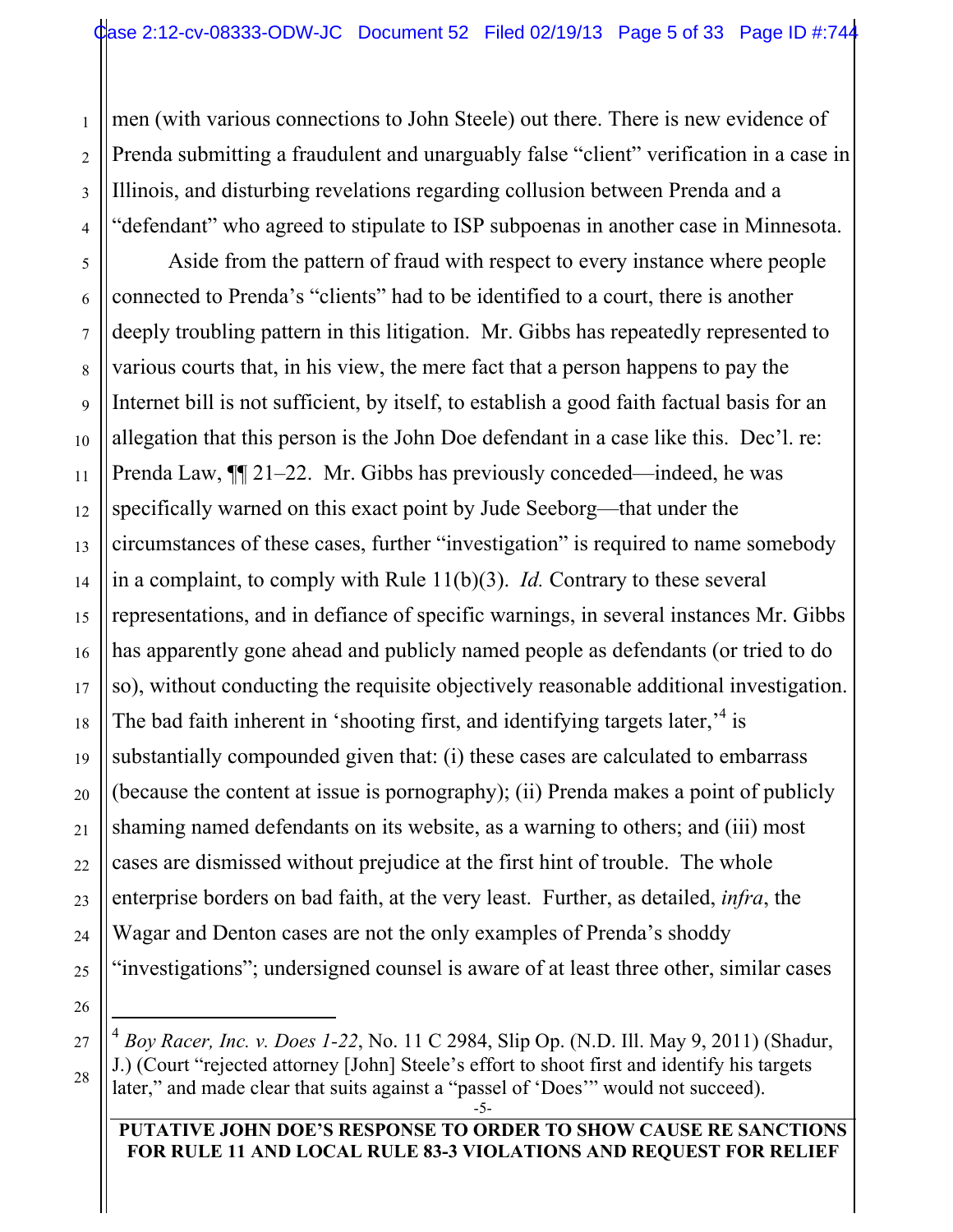where Mr. Gibbs similarly named a defendant recklessly (or tried to), leaving it to defendants to prove their innocence based on a lax interpretation of Rule 11(b)(3).

Finally, there is simply no excuse for violating the Court's orders to cease discovery efforts. Mr. Gibbs proffered explanation is that he interpreted the Court's OSC staying discovery as allowing continued "informal" discovery. According to Mr. Gibbs' response to the instant  $OSC<sub>2</sub><sup>5</sup>$ 

> "Mr. Gibbs believed and interpreted the October 19, 2012 Orders as only precluding him from engaging in any formal discovery efforts *such as pressuring the ISPs to respond to the subpoenas* that had been served and precluding him from serving any additional subpoenas. (Gibbs Decl. ¶ 20)." ECF No. 49, at 9:20-22.

Yet as confirmed by at least one ISP—AT&T—notwithstanding this representation, Prenda did in fact "pressur[e] the ISPs to respond to the subpoenas" notwithstanding Mr. Gibbs's interpretation of the stay order. Dec'l. of Bart Huffman; Dec'l. of Camille D. Kerr. $6$  The pressure may have been applied from Mr. Duffy's office in Chicago, but the bottom line is that even under Mr. Gibb's current interpretation of the stay order, is was violated, more than once, in at least one case. *Id.* 

19

1

2

3

4

5

6

7

8

9

10

11

12

13

14

15

16

17

18

20

21

22

23

24

25

26

27

28

## **II. FACTUAL AND PROCEDURAL BACKGROUND**

# **(a) Procedural History of Prenda's Related AF Holdings and Ingenuity 13 Cases in the Central District of California**

On July 2, 2012, Mr. Brett Gibbs, who lists himself on the pleadings as "of Counsel" to Prenda Law, Inc., $\frac{7}{5}$  began filing multiple actions in the Central District

6 Concurrently filed herewith.

 $<sup>7</sup>$  In reality, Mr. Gibbs appears act as a functional Chief Operating Officer for Prenda Law. There</sup> is evidence that Mr. Gibbs hires Prenda's "local counsel." Dec'l. re: Prenda Law, Exhibit L, p.

 $\frac{1}{5}$  $<sup>5</sup>$  Undersigned counsel had about an hour to review Mr. Gibbs response to the OSC prior to filing</sup> this document.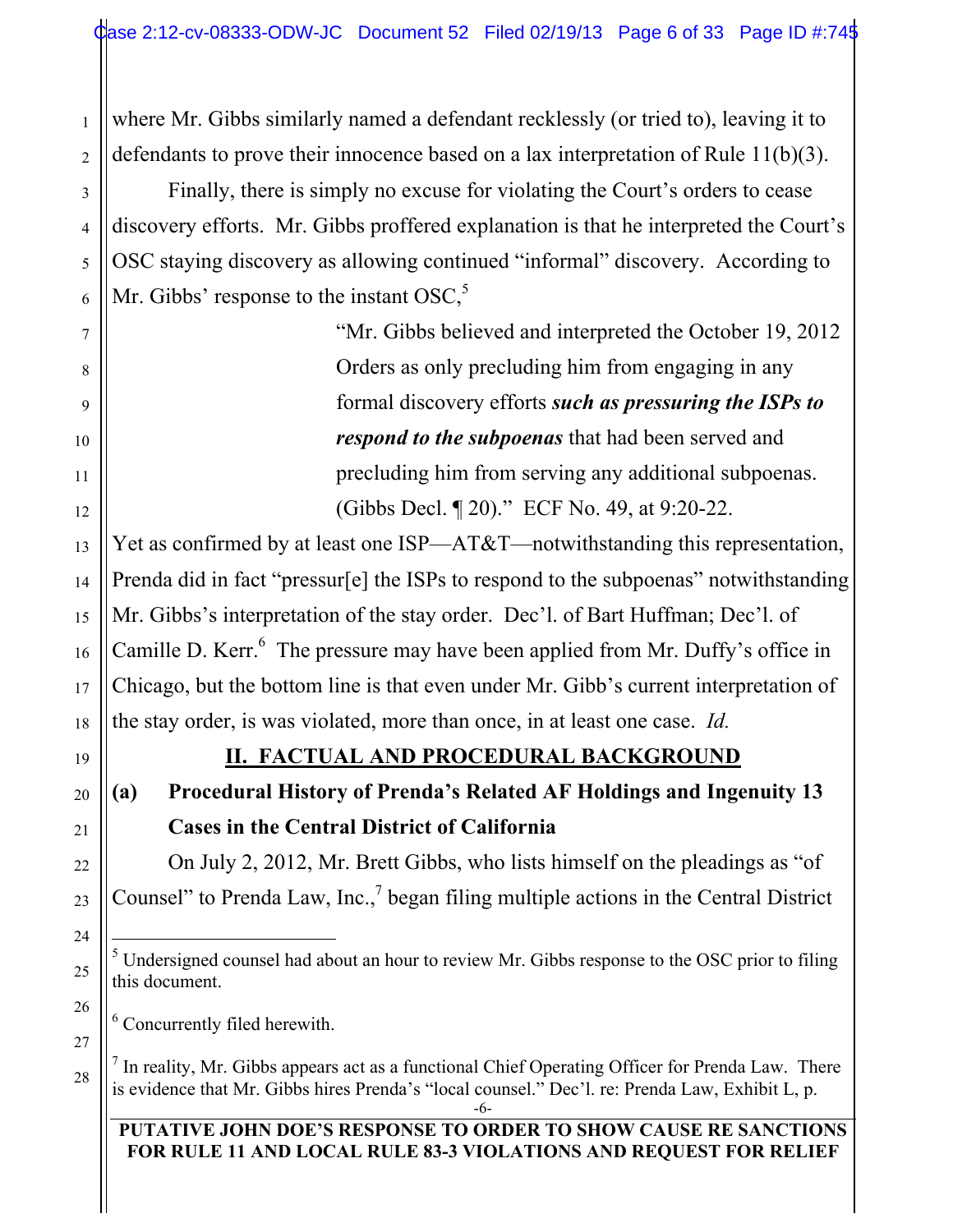of California on behalf of AF Holdings, LLC and Ingenuity 13, LLC. By September of 2012, the grand total was 45 cases filed by Mr. Gibbs on behalf of these two entities, each against a single "John Doe" defendant identified only by IP address.

All of the AF Holdings cases in this district were transferred to Judge Wright as related cases, pursuant to Section 3.1 of General Order 08-05, on October 4, 2012. *AF Holdings, LLC v. John Doe*, 12-cv-5709-ODW, ECF No. 7, 10/4/12. Shortly thereafter, Judge Wright issued an Order to Show Cause in the related AF Holdings cases. *AF Holdings, LLC v. John Doe*, 12-cv-5709-ODW, ECF No. 9, 10/19/12 (the "**AF Holdings OSC re: Early Discovery**"). The order required Prenda to explain "how it would proceed to uncover the identity of the actual infringer once it has obtained subscriber information—given that the actual infringer may be a person entirely unrelated to the subscriber—while also considering how to minimize harassment and embarrassment of innocent citizens." *AF Holdings OSC re: Early Discovery*, pp. 2-3 (emphasis added). Plaintiff submitted a response on November 1, 2012, which did not go into great detail.

On November 28, 2012, after being engaged by the client just before the subpoena return deadline, undersigned counsel, on behalf of the putative John Doe defendant in *Ingenuity 13, LLC v. John Doe*, C.D. Cal. No. 12-cv-8333, filed an ex parte application for a stay of the subpoena return date. ECF No. 13. This ex parte application was granted, *nunc pro tunc*, by Magistrate Judge Walsh on December 3,

 $\overline{a}$ 132:23–24; 134:9–10; 138:15–17 (Prenda's former local counsel in Florida, while being questioned by Judge Scriven of Florida, states "Well, Mr. Gibbs apparently is a principal at Prenda Law, to my understanding"). There is also evidence that Mr. Gibbs' email address "blgibbs@wefightpiracy.com" is used as the email of record on Prenda pleadings all over the country. Dec'l. re: Prenda Law,  $\P$  12, Exhibit C (pleading filed in Nebraska by local counsel there, but using "blgibbs@wefightpiracy.com" as the email address for counsel of record).

*See* Dec'l. of Morgan E. Pietz re: Prenda Law, Inc. ¶¶ 8, 12, Exhibit N, p. 132, li. 23-24. (All page references to the Exhibits to the Dec'l. of Morgan E. Pietz re: Prenda Law, Inc. are to the continuous pagination on the bottom right).

#### -7- **PUTATIVE JOHN DOE'S RESPONSE TO ORDER TO SHOW CAUSE RE SANCTIONS FOR RULE 11 AND LOCAL RULE 83-3 VIOLATIONS AND REQUEST FOR RELIEF**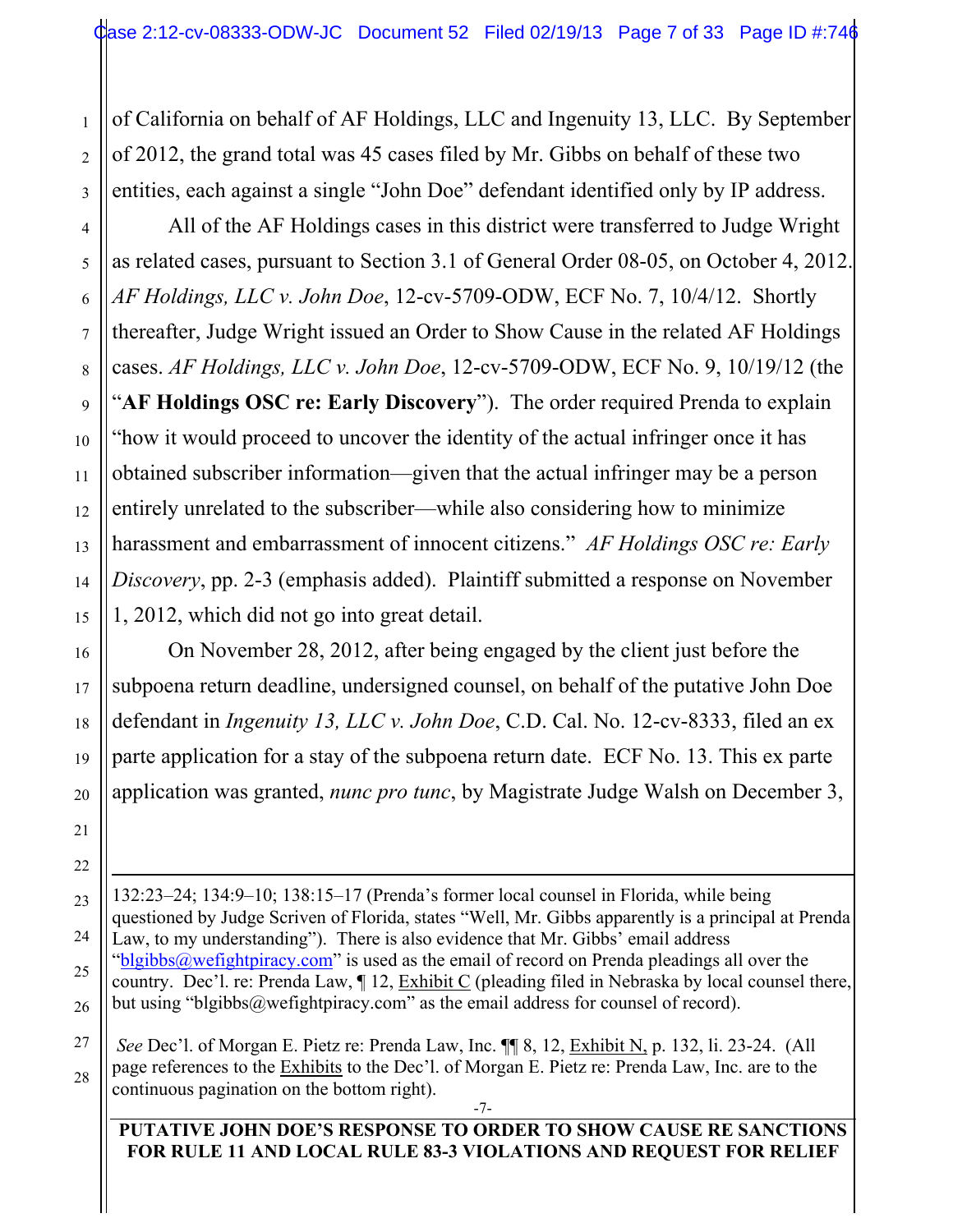2013, extending the subpoena return deadline in 12-cv-8333 until December 29, 2012. ECF No. 16.

On December 3, 2012, undersigned counsel filed a Notice of Related Cases identifying the multiple Ingenuity 13 cases filed by Prenda in this district as related to the AF Holdings cases already assigned to Judge Wright. *AF Holdings, LLC v. John Doe*, 12-cv-5709-ODW, ECF No. 11. This notice pointed out a number of similarities between the Ingenuity 13 and AF Holdings cases, and also mentioned, for the first time, the evidence suggesting a possible misappropriation of the identity of one Alan Cooper of Minnesota. *Id.* Shortly thereafter, undersigned counsel, on behalf of a different client in the Northern District of California, also filed a similar "administrative motion to relate cases" in the AF Holdings and Ingenuity 13 cases in the Northern District. *See AF Holdings, LLC v. John Doe*, N.D. Cal. No. 4:12-cv-02049-PJH, ECF No. 40, 12/13/12.

On December 17, 2012, Mr. Gibbs filed three sanctions motions against undersigned counsel. One sanctions motion was filed here in 12-cv-8333, at ECF No. 22. Another sanctions motion was filed here in 12-cv-5709 at ECF No. 15, which was somewhat inexplicable given that undersigned counsel had not appeared in that action (other than to file the Notice of Related Cases). Stranger still, in the Northern District, a sanctions motion was filed in the low-numbered case, 4:12-cv-2049-PJH at ECF No. 42, not in the case where undersigned counsel had actually appeared on behalf of a client (i.e., in *Ingenuity 13, LLC v. John Doe*, N.D. Cal. No. 3:12-cv-4976-JSW). Notably, none of these sanctions motions asserted that any of the allegations about Alan Cooper were incorrect. Plaintiff's arguments (that attempting to relate cases together for coordination constituted a vexatious multiplication of legal proceedings) were frivolous, and all of the sanctions motions were denied.

On December 18, 2012, undersigned counsel, on behalf of the putative John Doe defendant in *Ingenuity 13, LLC v. John Doe*, C.D. Cal. No. 12-cv-8333, filed a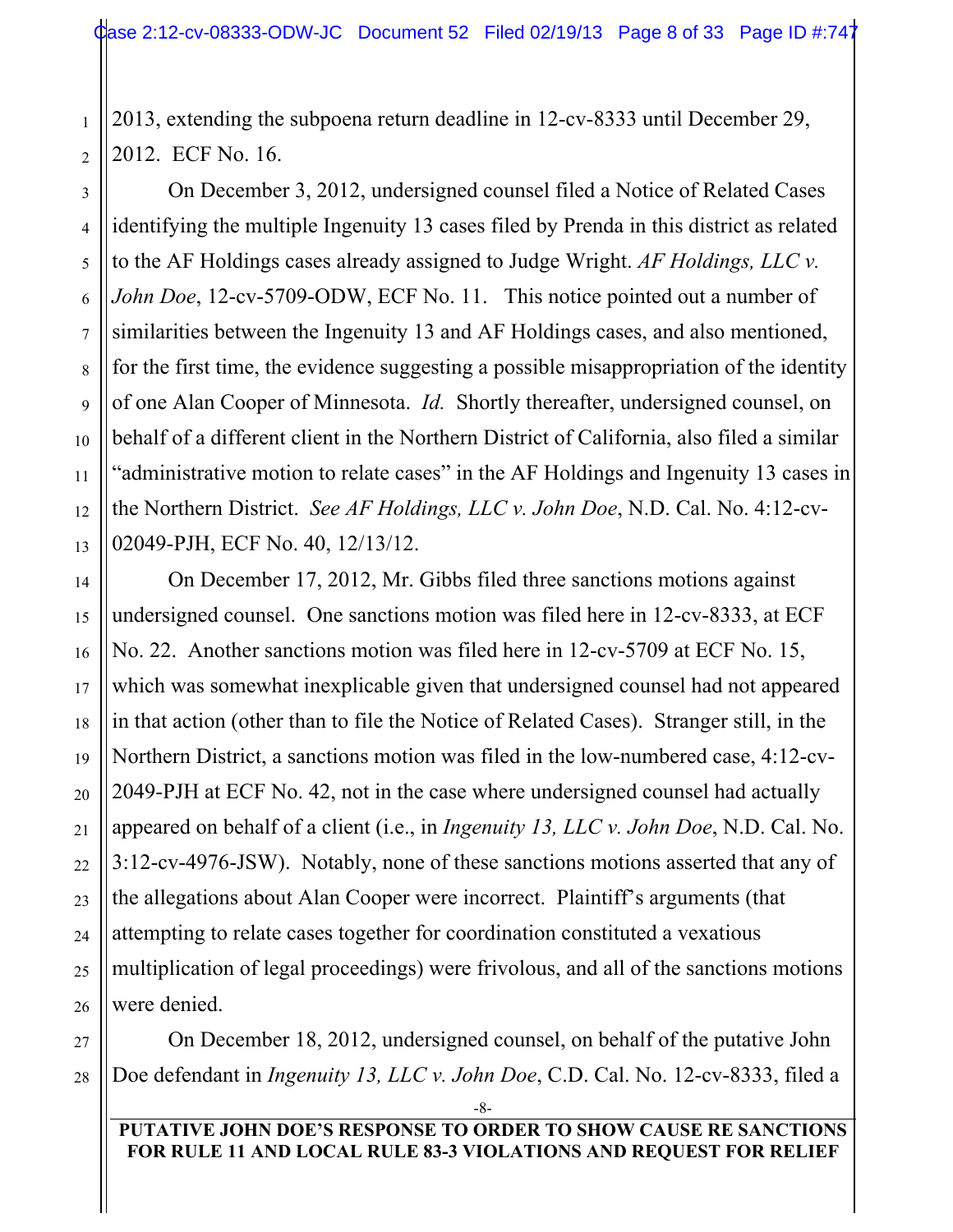second ex parte application seeking a further stay of the subpoena return date, and also seeking leave to propound limited early discovery to explore the apparent Alan Cooper fraud. ECF No. 23.

On December 19, 2012, all of the Ingenuity 13 cases pending in the Central District were also transferred to Judge Wright as related cases, per General Order 08-05. *Ingenuity 13, LLC v. John Doe*, C.D. Cal. No. 12-cv-8333, ECF No. 24.

On December 20, 2012, the Court issued minute orders in each of the Ingenuity 13 cases that essentially adopted in the Ingenuity 13 cases the procedure already put in place in the *AF Holdings OSC re: Early Discovery*. Prior orders authorizing subpoenas were vacated, and Mr. Gibbs was ordered to do further explain how a list of ISP subscribers would be used to identify actual infringing John Doe defendants, prior to being given the keys to discovery. *See Ingenuity 13, LLC v. John Doe*, C.D. Cal. No. 12-cv-8333, ECF No. 28, 12/20/12.

Also on December 20, 2012, for some of the older AF Holdings cases, which had been filed over 120-days earlier, the Court issued an Order to Show Cause re: Lack of Service. *AF Holdings, LLC v. John Doe*, 12-cv-5709-ODW, ECF No. 16. Plaintiff responded to this order on the Rule 4(m) issue in at least a few of the cases, on December 27, 2012. *See, e.g., id.* at ECF No. 18.

On December 26, 2012, the Court granted undersigned's ex parte application (ECF No. 23) seeking leave to propound limited written discovery exploring the Alan Cooper issue. ECF No. 32. That order set a 14-day window in which to propound the requested written discovery. *Id.* 

On December 31, 2012, plaintiff filed disqualification motions in most (if not all) of the related cases pending before Judge Wright. *E.g., Ingenuity 13*, No. 12-cv-8333 at ECF No. 37. Undersigned counsel filed a comprehensive reply to the disqualification motion on January 14, 2013. ECF No. 40. On January 15, 2013, the disqualification motion was denied by Judge Fitzgerald.

**PUTATIVE JOHN DOE'S RESPONSE TO ORDER TO SHOW CAUSE RE SANCTIONS FOR RULE 11 AND LOCAL RULE 83-3 VIOLATIONS AND REQUEST FOR RELIEF**

-9-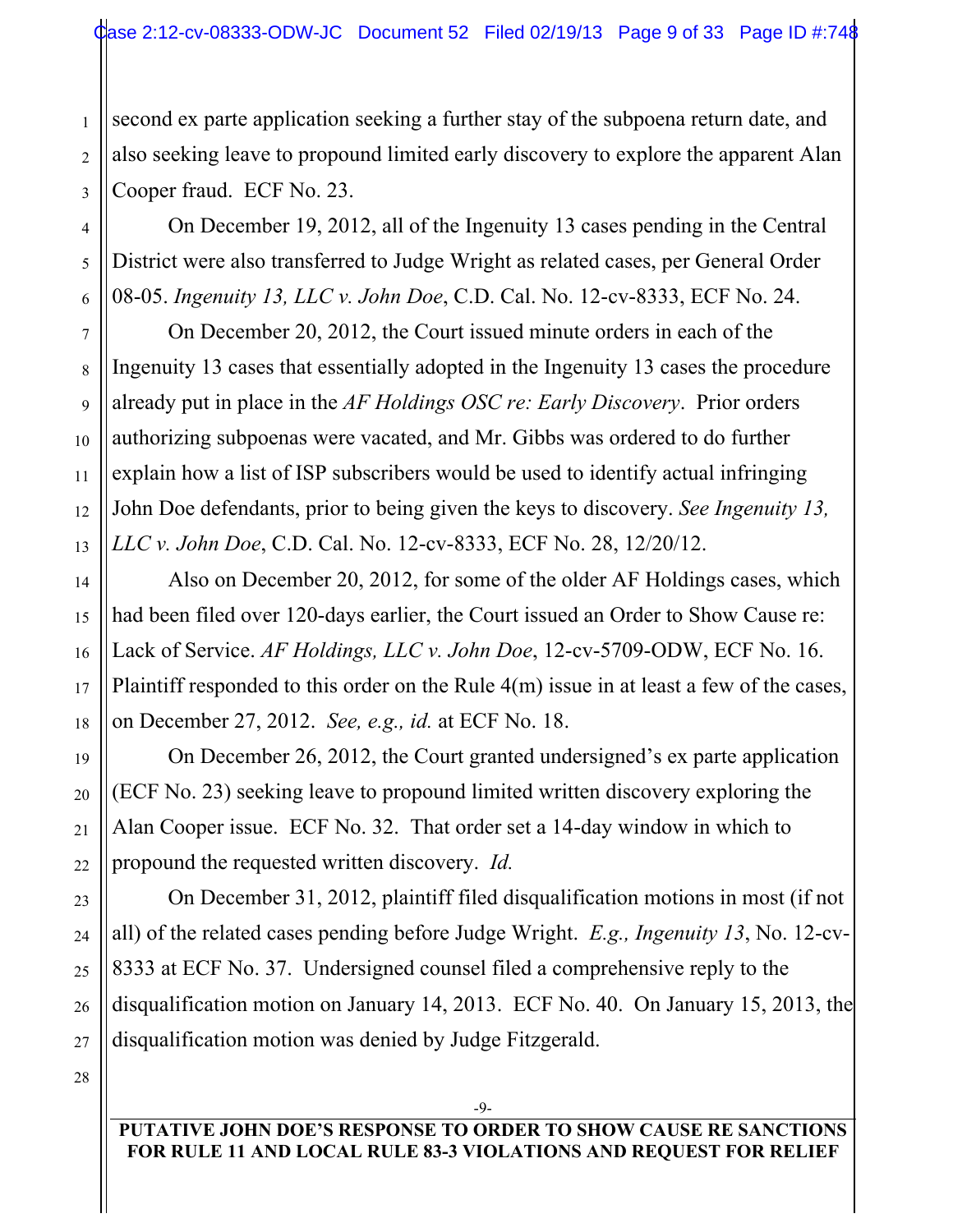On January 4, 2013, undersigned counsel did indeed serve, via overnight mail, the Court-authorized written discovery delving into the Alan Cooper issue. Supplemental Dec'l. of Morgan E. Pietz ("Supp. Dec'l.") ¶ 6.

About a week before the Alan Cooper discovery responses were due in the 12 cv-8333 action, on the evening of January 28, 2013, Mr. Gibbs began voluntarily dismissing all of the related AF Holdings and Ingenuity 13 cases in the Central District of California—all without prejudice.

Mr. Gibbs wrote undersigned counsel on January 29, 2013 stating "I will be entering my notice of withdrawal as counsel of record for Ingenuity13 and AF Holdings in all cases filed in California. Mr. Paul Duffy will be substituting in as counsel." Exhibit P. Subsequent to the email from Mr. Gibbs, Mr. Duffy did substitute in as counsel in most of the Northern District of California AF Holdings and Ingenuity 13 cases. Paul Duffy has previously represented himself to a Florida court as Prenda's "sole principal." On February 6, 2013, Paul Duffy initiated an attempt to meet and confer about this case, the 12-cv-8333 action, by sending an email to undersigned counsel requesting to meet and confer about this case. *Id.*  Undersigned counsel and Mr. Duffy mutually agreed to have a meet and confer telephone conference about this case (as well as about a few other matters) set for 11:30 a.m. on February 8, 2013. *Id.* 

Around 8:30 a.m. on February 8, 2013, the Court entered the instant Order to Show Cause re Sanctions on the ECF docket (ECF No. 48, dated February 7, 2013). Mr. Duffy did not answer the phone when undersigned counsel attempted to call him, as mutually agreed, at 11:30 a.m. on February 8. Instead, starting on the afternoon on February 8, 2013, Mr. Duffy began dismissing the final cases left, mainly in the Northern District of California, which Prenda had filed on behalf of AF Holdings and Ingenuity 13. (The Central District cases were mostly dismissed on January 28 and 29, 2013). As of the date hereof, every case in California that Prenda could dismiss voluntarily, without paying prevailing party attorneys fees (in

-10-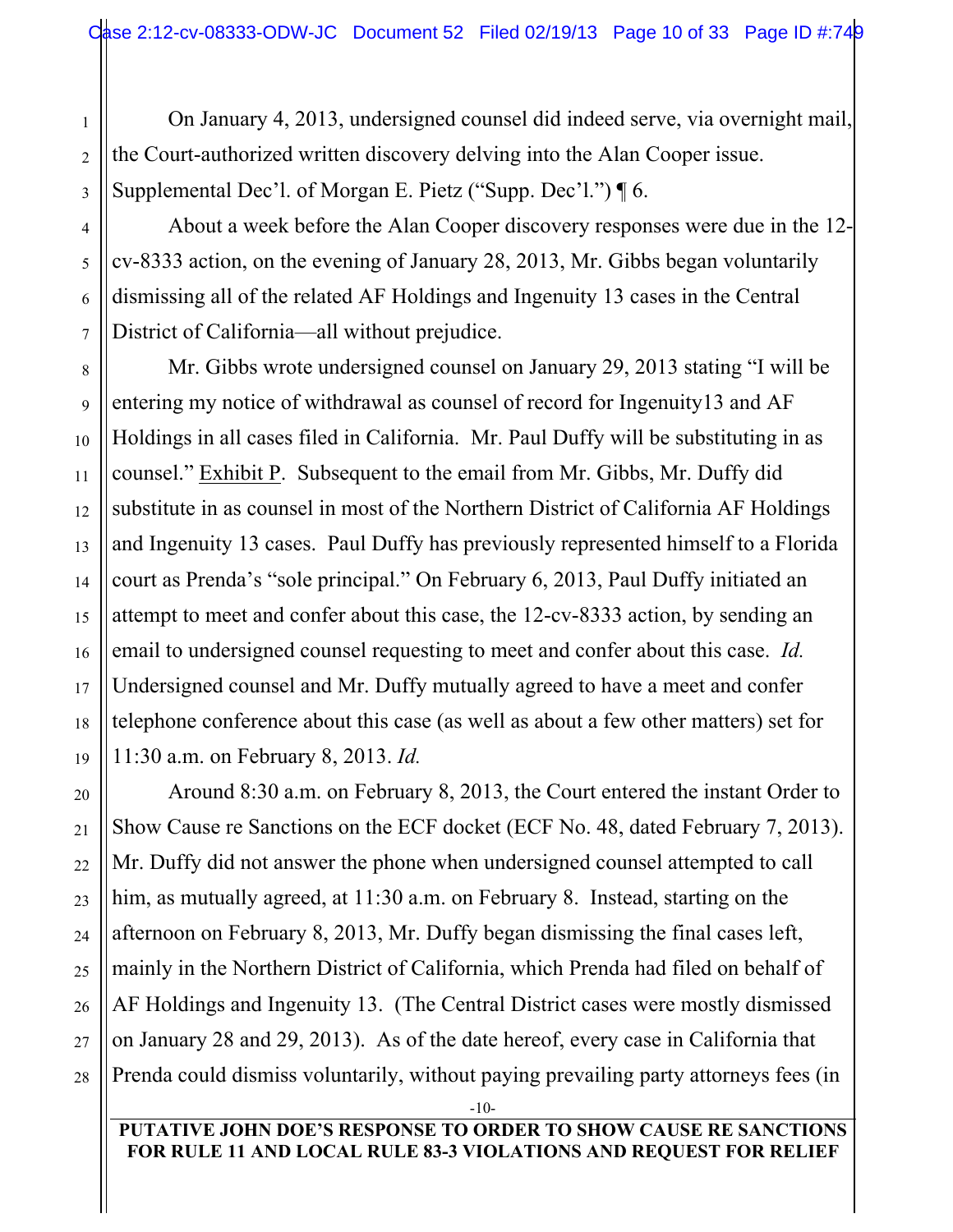other words, all cases except the ones where a defendant had answered), has now been dismissed. Further, according to a PACER search conducted February 11, 2013, most, but not quite all, of the AF Holdings and Ingenuity 13 cases have now been dismissed nationally, presumably most, if not all of them, without prejudice.

1

2

3

4

5

6

7

8

9

10

11

12

13

14

15

16

17

18

19

20

21

22

23

24

25

## **(b) Factual Background on Prenda's Various Straw Men and Sham Entities**

(1) Alan Cooper: John Steele's Former Caretaker; Victim of Identity Theft

Most of the facts relating to Alan Cooper have already been explained, most comprehensively in the Dec'l. re: Prenda Law submitted in support of the opposition to the disqualification motion (ECF No. 40-1, at ¶¶ 29–42).

However, there are two new developments worth reporting: first, Alan Cooper, through his attorney Paul Godfread, has filed a civil lawsuit against John Steele, Prenda Law, and others alleging misappropriation of his identity. Exhibit Q. Second, at a 30(b)(6) deposition of AF Holdings conducted by undersigned counsel on February 19, 2013, a designated representative for AF Holdings blamed any potential problems with the "Alan Cooper" signature on John Steele.<sup>8</sup> According to AF Holdings 30(b)(6) deponent Paul Hansemeier, AF Holdings' sole manager and sole employee Mark Lutz directed John Steele (Mr. Lutz's former boss at Steele Hanemeier PLLC) to obtain the signature, and Mr. Steele returned a signed document.

Prenda's unilateral, voluntary dismissal of this action, just prior to the deadline for a response on the Alan Cooper-focused written discovery, is another fact pointing to potential fraud, rather than some kind of benign coincidence involving a second "Alan Cooper." Mr. Gibbs' response to the instant OSC says that the complaint is not based on an invalid *copyright assignment*. Notably though, the response does *not* deny that AF Holdings cases are based on a *forgery*.

26 27

 <sup>8</sup>  $8$  Given that this deposition was conducted earlier today, in San Francisco, no transcript is yet available.

**PUTATIVE JOHN DOE'S RESPONSE TO ORDER TO SHOW CAUSE RE SANCTIONS FOR RULE 11 AND LOCAL RULE 83-3 VIOLATIONS AND REQUEST FOR RELIEF**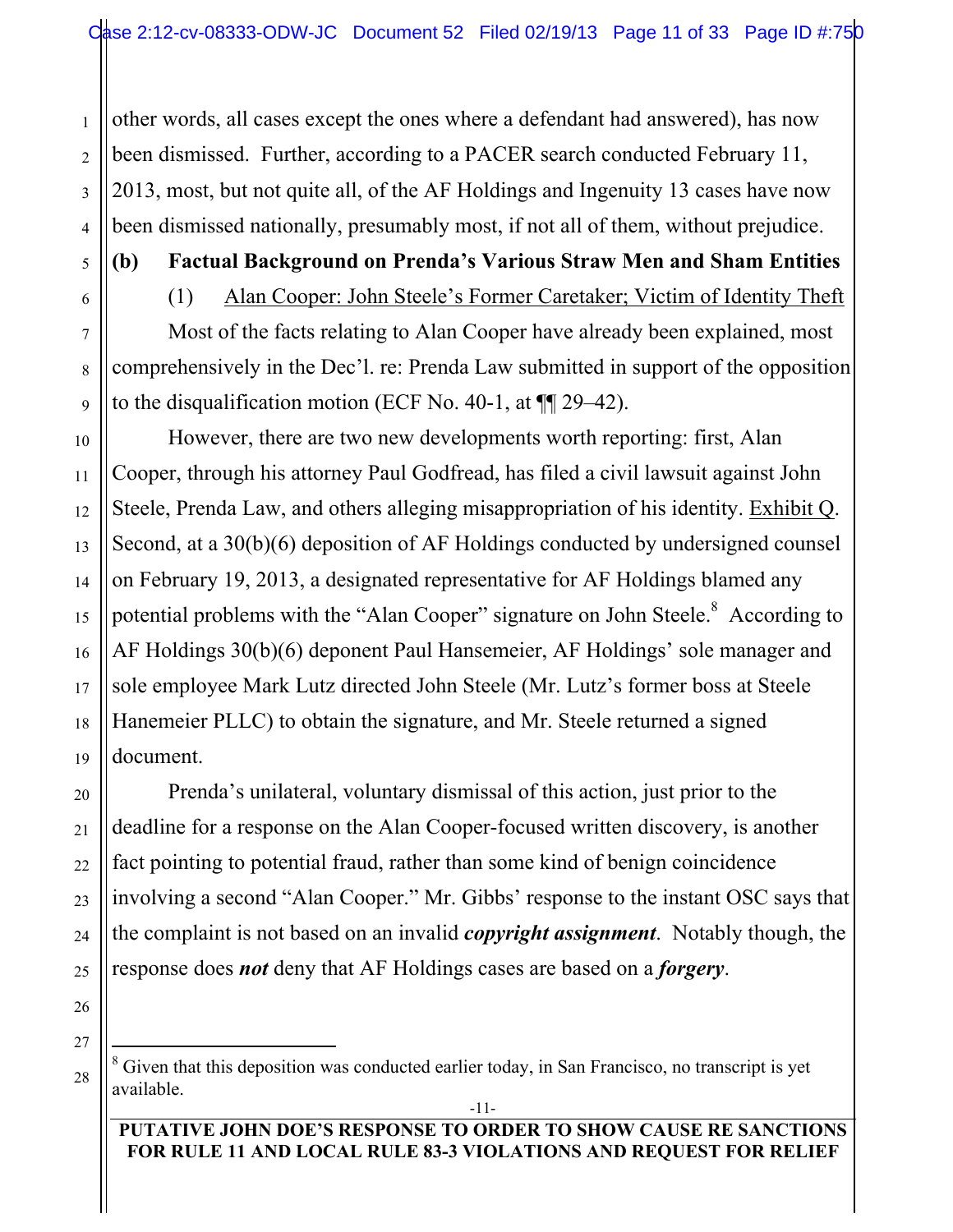# (2) Mark Lutz: John Steele's Former Paralegal; Fraudulent Corporate Representative For Hire

1

2

3

4

5

6

7

8

The episode where Prenda attempted to perpetrate a fraud on the court, in *Sunlust Pictures, Inc. v. Tuan Nguyen*, M.D. Fl. Case No. 8:12-CV-1685-T-35MAP, by holding out John Steele's former paralegal, Mark Lutz, as a principal of Prenda's "client" has also been previously explained. Dec'l. re: Prenda Law ¶¶ 39–40, Exhibit N (transcript of hearing where Judge Scriven invites sanctions motion for attempted fraud on the Court).

9 10 11 12 13 14 15 16 17 18 19 20 21 22 23 24 25 26 27 28 However, there are new developments *Sunlust* case—more fraud. In an attempt to minimize and explain away the first attempted fraud on the Court and oppose a John Doe sanctions motion, Prenda apparently submitted what appears to be a fraudulent declaration to the Court. Specifically, Prenda tried to explain the absence of a true principal for the client, Sunlust Pictures, at the November 27 hearing by submitting a declaration explaining that the company's true principal, "Daniel Webber" was out of the country at the time of the hearing. *Sunlust Pictures, Inc. v. Tuan Nguyen*, M.D. Fl. Case No. 8:12-CV-1685-T-35MAP at ECF No. 40-2, ¶ 5, 12/20/12 (original, sworn affidavit of "Daniel Webber" stating he was in India on November 27, 2012). As defense counsel in *Sunlust* immediately pointed out, there were two big problems with this story: first, Daniel Weber spells his name with one 'b,' not two, and, second, his Twitter feed places him in Los Angeles, not India, on November 27, 2012. *Id.* at ECF No. 46 (defendants second motions for sanctions). Accordingly, after being notified of these inconsistencies by defense counsel, on December 26, 2012, Prenda, through outside counsel specializing in white collar criminal deense, filed a purported "corrected" version of the Daniel Weber declaration, this time spelling Mr. Weber's name correctly, and, more importantly, changing the key fact that he had actually been in Los Angeles on November 27, 2011, not India. *Id.* at ECF No. 44-1, ¶ 5 ("corrected" affidavit stating that "Daniel Weber" was actually in Los Angeles on November 27, 2012).

-12-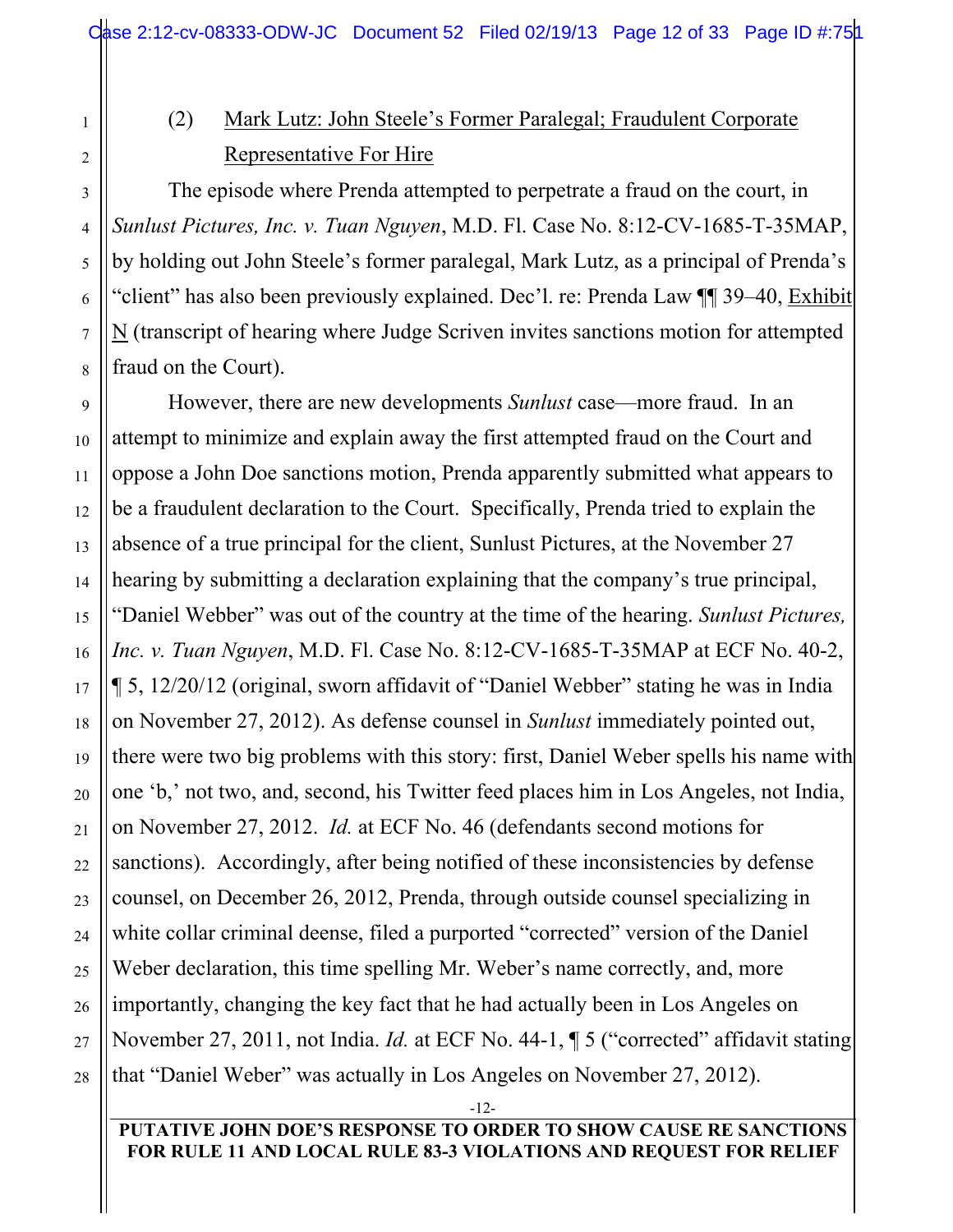In short, Prenda has shown in *Sunlust* that when accused of fraud, it attempted to explain its actions and avoid responsibility by making further (supposedly inadvertent) misrepresentations.

(3) "Salt Marsh" a/k/a Anthony Saltmarsh: John Steele's Sister's Roommate (Boyfriend?) at Arizona Address Linked to Alan Cooper and Other Prenda Shell Entities; New Prenda Straw Man

A closer and more sustained review of various past Prenda court filings has revealed new facts suggesting that "Alan Cooper" is not the only straw man Prenda has used, when pressed to identify individuals associated with Prenda's various sham entities. Just as Alan Cooper was John Steele's former caretaker, and Mark Lutz was John Steele's former paralegal, another purported "client" representative with a personal connection to John Steele has also recently been discovered. In various filings in the Northern District of California, when pressed to identify a client contact on an ADR Certification, Prenda identified a person named "Salt Marsh" as the "AF Holdings Owner." *E.g., AF Holdings v. John Doe*, N.D. Cal. No. 12-cv-2396-EMC, ECF No. 8, 7/20/12.<sup>9</sup> Exhibit R.

After the "Alan Cooper" revelations resulted in newfound scrutiny of Prenda "client" contacts, Nicholas Ranallo, an attorney in Northern California did some digging on "Salt Marsh," since that seems like a made up name. Mr. Ranallo recently summarized his findings in a declaration. Exhibit S ("Ranallo Dec'l."). This declaration by Mr. Ranallo was filed on February 11, 2013, in opposition to Prenda's emergency motion to stay a pending 30(b)(6) deposition of AF Holdings. The stay was denied, and the 30(b)(6) deposition of AF Holdings is currently set to

 9  $^9$  A similar ADR Certification, which is mandated in the Northern District of California by Local Rule 16-8(b), was filed in most if not all Prenda cases in the Northern District of California that progressed so far as service of process on a named defendant. However, per Mr. Ranallo, in Prenda's most recent ADR Certification, the new client

#### **PUTATIVE JOHN DOE'S RESPONSE TO ORDER TO SHOW CAUSE RE SANCTIONS FOR RULE 11 AND LOCAL RULE 83-3 VIOLATIONS AND REQUEST FOR RELIEF**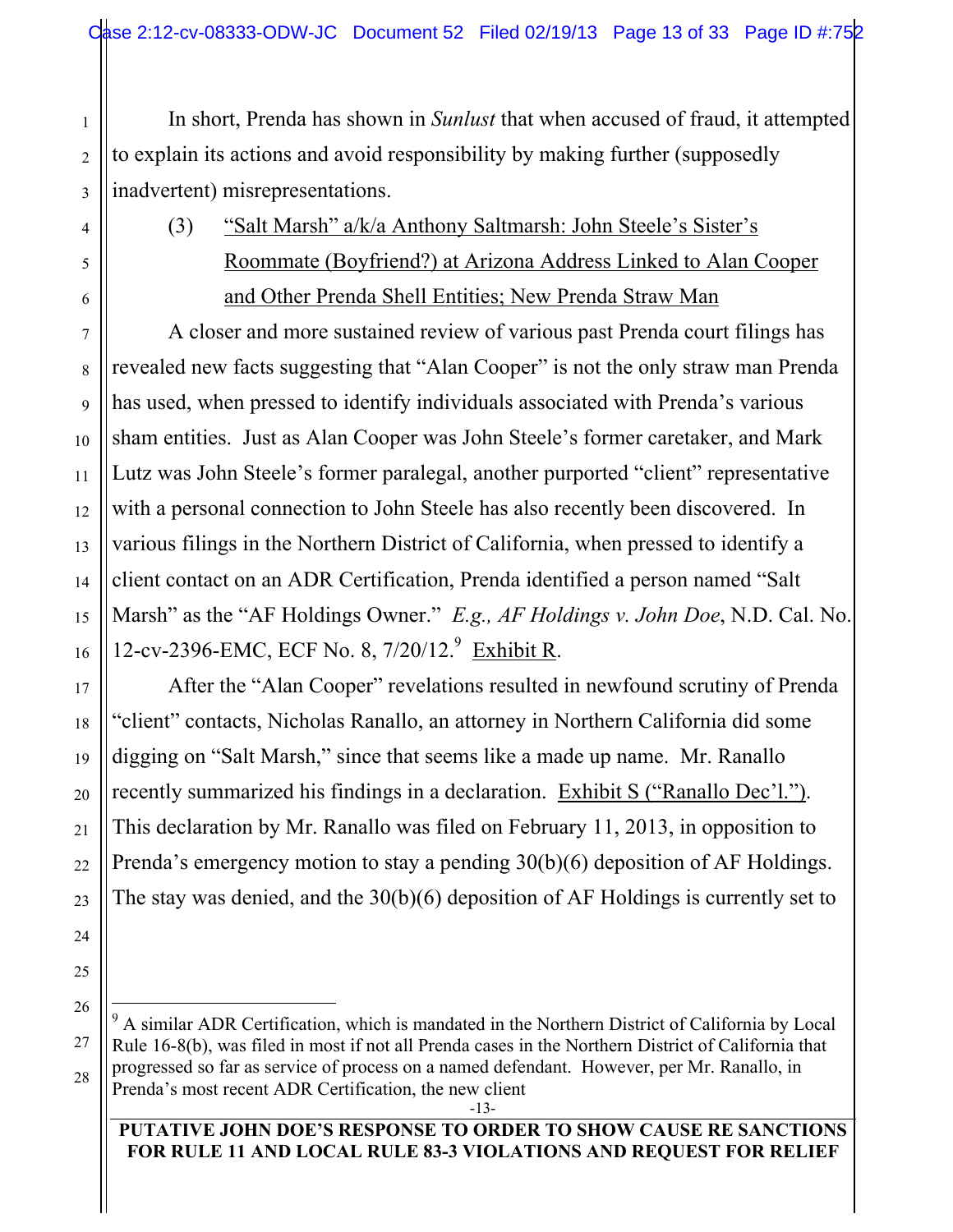occur on February 19, 2013.<sup>10</sup> This N.D. Cal. AF Holdings case, which is one where the defendant responded to the complaint, is one of the very few AF Holdings or Ingenuity 13 cases now left anywhere in the country.

Without going into all of the details, which are contained in the Ranallo declaration, suffice it to say that although "Salt Marsh" appears to be a bogus name, but there *is* a man named Anthony Saltmarsh, who has apparently shared several residences with John Steele's Sister, Jayme C. Steele. Presumably then, the reputed owner of AF Holdings, "Salt Marsh" is actually Anthony Saltmarsh, who is the livein boyfriend of John Steele's sister Jayme.

Further, a residential address in Phoenix apparently co-occupied by Anthony Saltmarsh and Jayme Steele has also been linked to several Prenda straw men and sham entities, including Alan Cooper. Ranallo Dec'l. ¶¶ 8–14. Prenda previously represented VPR Internationale in various copyright infringement suits. Dec'l. re: Prenda Law, ¶ 11. According to the Nevada Secretary of State, all officer positions at VPR Inc. are held by "Alan Cooper," and the address given for Mr. Cooper in each instance is 4532 East Villa Theresa Drive, Phoenix, AZ 85032. Ranallo Dec'l, "Exhibit D." Similarly, an Internet search of that same address revealed what appears to be an archived WHOIS record for an Internet domain name registration of <notissues.com> which lists "Alan Cooper" as the registrant, technical contact, and administrative contact, but using  $\frac{\partial h}{\partial x}$  is  $\frac{\partial h}{\partial y}$  as the email address of record, and 4532 East Villa Theresa Drive, Phoneix, AZ 85032 as the mailing address of record. Exhbit T. According to public database searches on Anthony Saltmarsh and Jayme Steele, both of them resided at 4532 East Villa Theresa Drive, Phoenix, AZ 85032.

#### **PUTATIVE JOHN DOE'S RESPONSE TO ORDER TO SHOW CAUSE RE SANCTIONS FOR RULE 11 AND LOCAL RULE 83-3 VIOLATIONS AND REQUEST FOR RELIEF**

1

 $10<sup>10</sup>$  Undersigned counsel recently appeared as co-counsel with Mr. Ranallo, in connection with the scheduled AF Holdings 30(b)(6) deposition. *See* AF Holdings v. John Doe, N.D. Cal. No. 12-cv-2396-EMC, ECF No. 58, 2/14/13.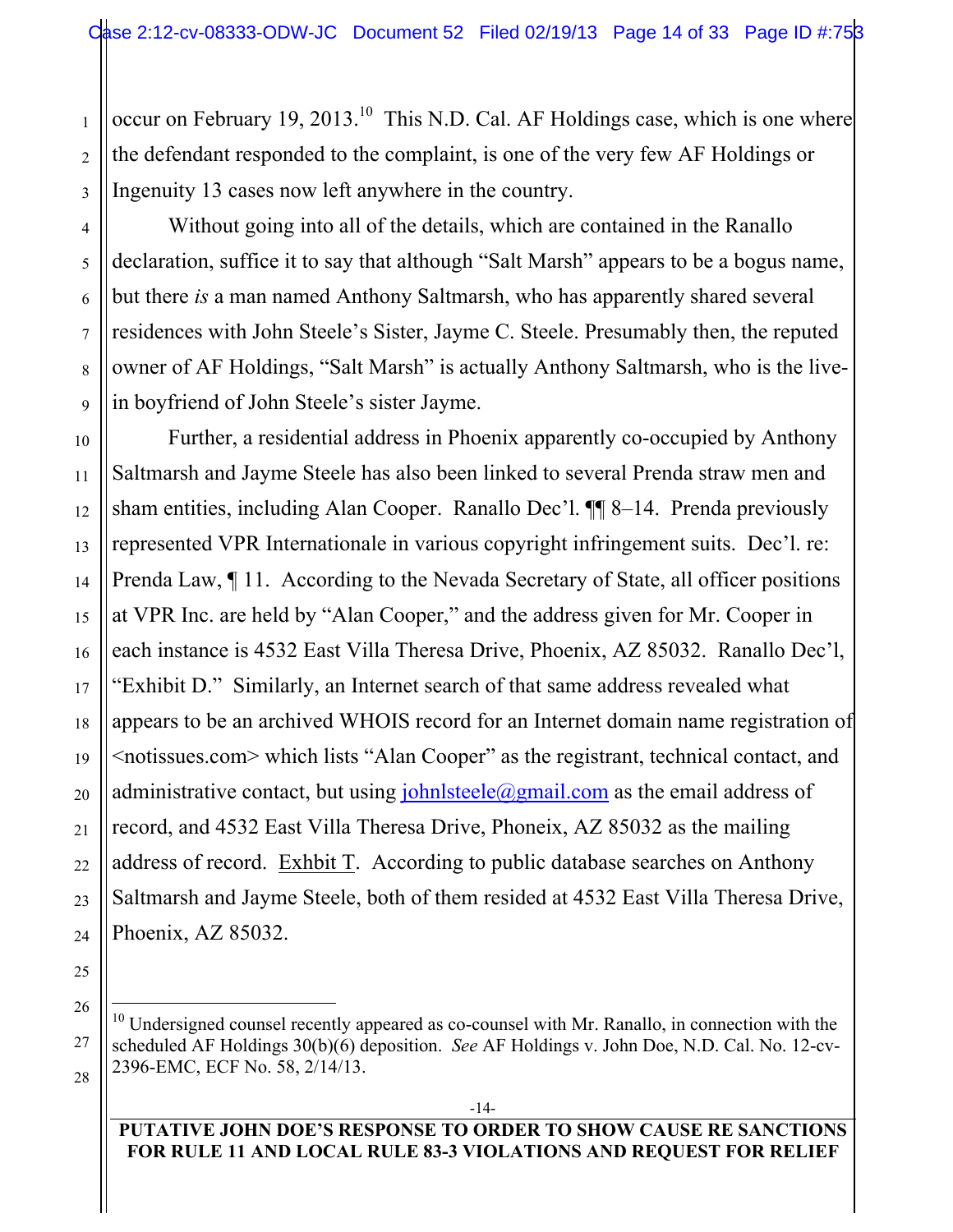In short, it appears that Prenda/John Steele has used his sister's house as a front for Prenda's litigation activities. The name "Alan Cooper," at least one Prenda sham entity, VPR, Inc., and John Steele's personal email account are all linked to this address. Further, it appears that John Steele has used his sister's apparent livein boyfriend Anthony Saltmarsh, or a misleading twist on his name (i.e., "Salt Marsh") as the newest Prenda straw man.

# (4) The Fraudulent Allen Mooney a/k/a "Alan Moay" a/k/a "Alan Mony" Verification in an Illinois Prenda Case

A few days before the Alan Cooper revelations came to light, and just the *Sunlust* hearing where the attempted fraud on the court occurred, Prenda file a verified petition for presuit discovery in St. Clair County, Illinois on behalf of "Guava, LLC," another offshore shell company. *Guava, LLC v. Comcst,* Circuit Court of St. Clair Count, Illinois, No. 12-MR-417. This petition, (like a more expansive version of a federal Rule 27 petition) invokes a rule of Illinois state procedure to seek leave to subpoena IP address records from 330 Internet users, was required to be verified by rule, and is purportedly verified by "Alan Moay." Exhibit U. The petition also asserted, as a verified fact, that "venue is proper because at least one of the Doe defendants resides in St. Clair County, Illinois. Further, Comcast transacts business in St. Clair County, Illinois."

Defense counsel in that case, including the undersigned, ultimately picked up on two problems with this petition: first, the verification is suspicious because "Alan Moay" is a bogus name; there is no record of any such person with that name existing in the United States. There are also other suspicious elements of the verification: although it purports to be notarized, there is no notary name, seal or registration number, and the font on the verification is different than the font on the petition itself. Second, after Comcast ran the records through it database, it was ultimately revealed that not a single one of the 330 IP addresses at issue were actually linked to St. Clair County. This is because Comcast does not do business

-15-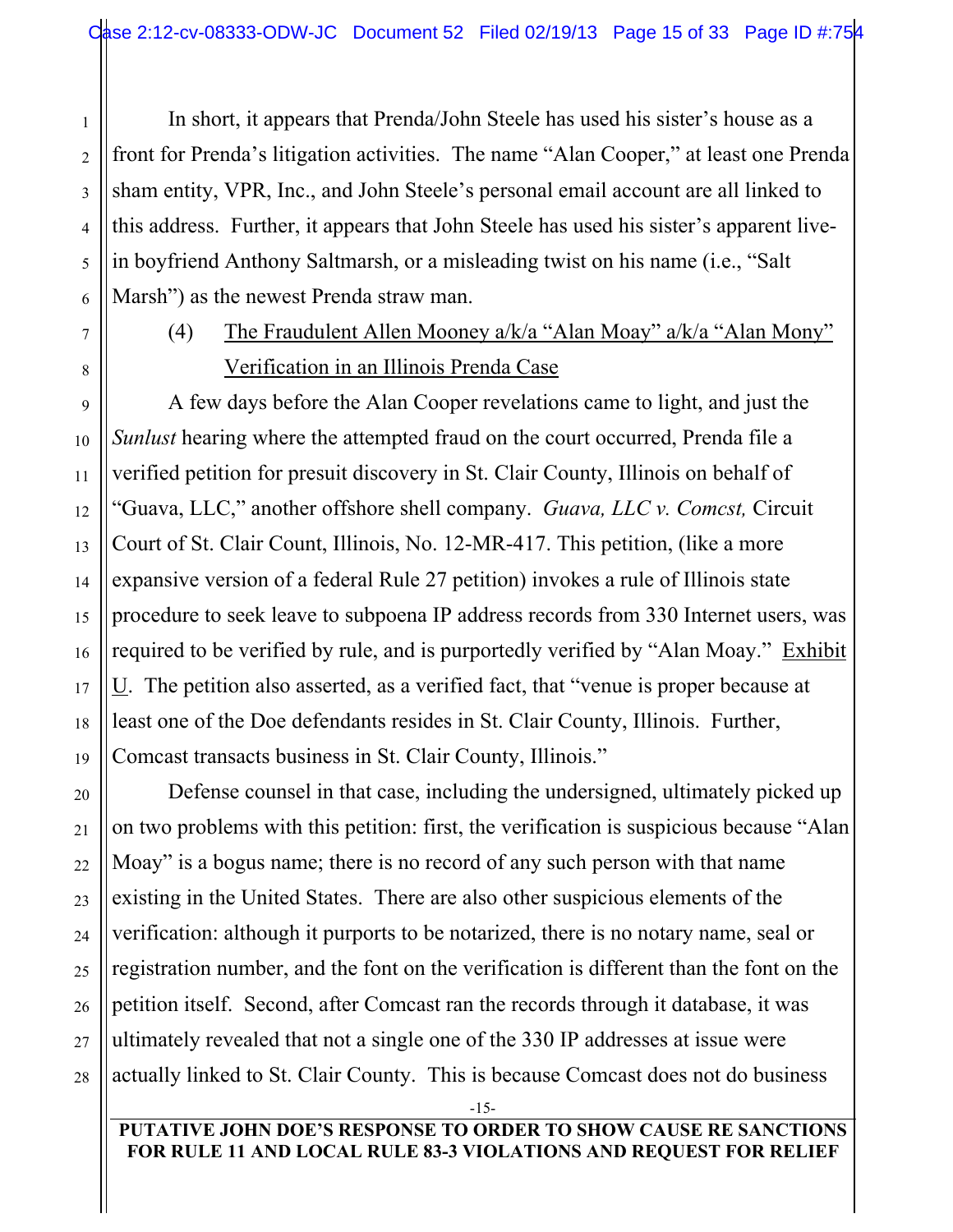there; Charter is the local franchised cable operator. The suit was brought in St. Clair county, on the basis of demonstrably false venue and jurisdictional allegations, solely as a matter of forum shopping. Exhibit U, ¶ 6; *see* Exhibit V.

When pressed on the bogus affiant "Alan Moay," Prenda changed its story. Prenda's current story (as of 1:00 p.m. on February 18, 2013) is that the verification does not say "Alan Moay" at all; rather, it says "Alan Mony." The problem with the new story (aside from the fact the verification says Alan Moay) is that "Alan Mony" is also a bogus name. Exhibit V.

However, as noted in the attached reply brief filed recently by undersigned counsel in St. Clair County, the name "Allan Mooney" is a name that has been linked to Prenda previously. *Id.* According to the Minnesota Secretary of State, a man named "Allan Mooney" was previously listed as the manager of MCGIP, LLC, another shell company plaintiff on whose behalf Prenda has filed various federal lawsuits. *Id.* The address for "Allan Mooney" on the MCGIP business entity detail was care of Alpha Law Group, LLC, which is the newest firm of Prenda founder Paul Hansemier. One "Alan Mooney" is also a current client of Alpha Law / Paul Hansemeier, in *Mooney v. Priceline.Com Incorporated et al*., No. 12-cv- 02731- DWF-JSM (D. Minn. Oct. 26, 2012). *Id.*

In short, Prenda appears to have filed yet another bogus verification,  $\frac{11}{11}$  this time in state Court in Illinois. The purported affiant links Prenda's fraudulent activities in Illinois to Mr. Paul Hansemeier of Minnesota, who was the other original founder of Prenda (and whose brother Peter still signs all of the technical declarations for Prenda).

In response to this allegation of another fraudulent Prenda verification, Mr. Gibbs retorts that

#### **PUTATIVE JOHN DOE'S RESPONSE TO ORDER TO SHOW CAUSE RE SANCTIONS FOR RULE 11 AND LOCAL RULE 83-3 VIOLATIONS AND REQUEST FOR RELIEF**

 $11$  The original bogus pre-suit discovery verification, purportedly signed by "Alan Cooper," was filed by Mr. Gibbs in *In the Matter of a Petition by Ingenuity 13, LLC*, E.D. Cal. Case No. 11-mc-0084-JAM-DAD, ECF No. 1.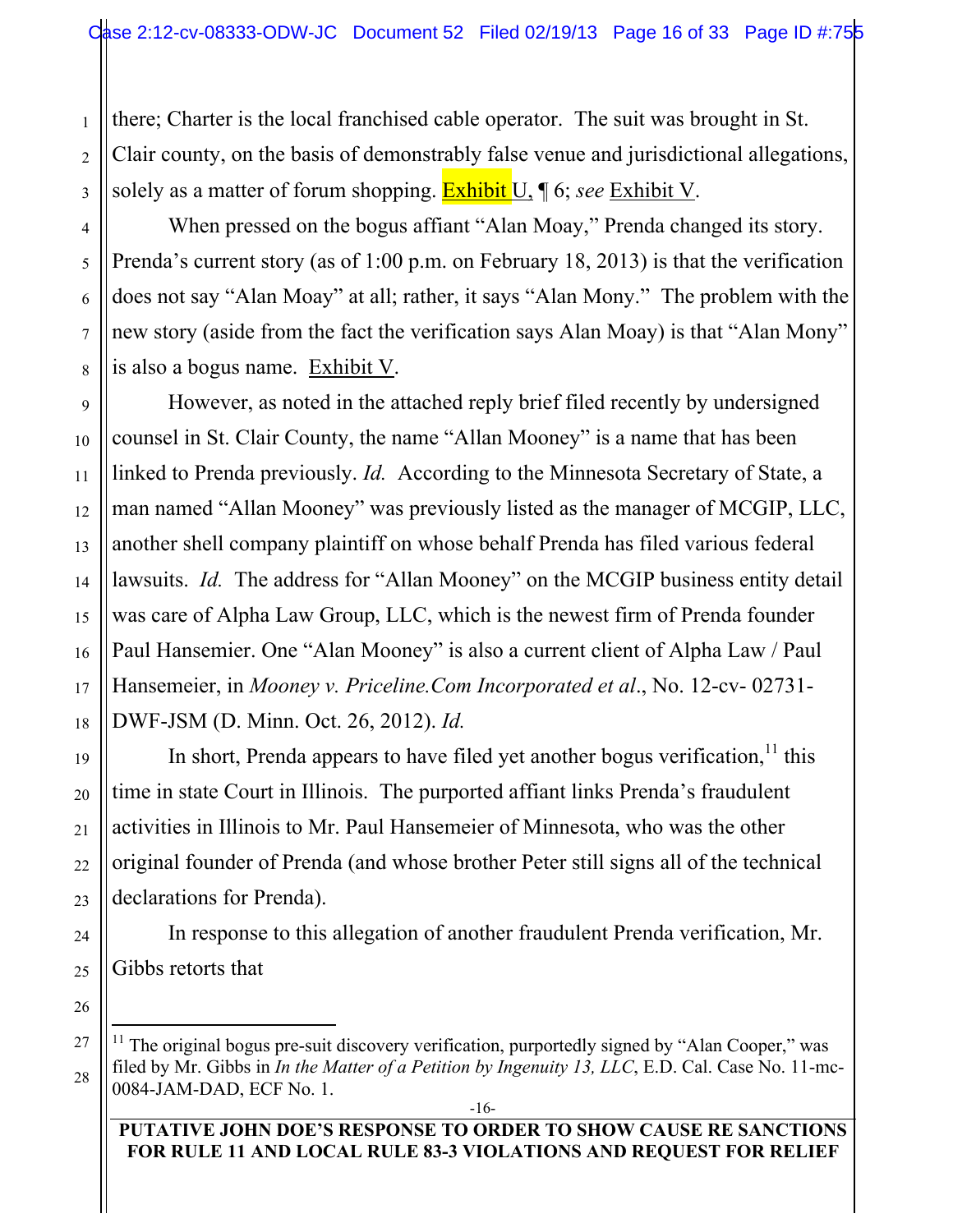## (5) Collusion Between Prenda and the "Defendant" in Minnesota Case

Since Prenda has mainly stopped filing "swarm joinder" suits against multiple Does, given the trouble that theory has run into in federal Courts, it has now resorted to new tactics. One example of the new tactics are the state pre-suit discovery cases, like Guava, LLC v. Comcast, in St. Clair County, discussed above.

However, the other new tactic Prenda has employed is to make a back room deal with a John Doe it has previously identified, whereby Prenda agrees not to pursue that person, in exchange for which that person will agree to be named and served, and stipulate to early discovery against a passel of "John Doe" coconspirators. Apparently, Prenda steers such people (one can imagine Prenda chooses the people who are particularly worried about their cases) to certain lawyers, and these lawyers then agree on behalf of the named lead defendant, to stipulate to far-reaching discovery. Details of this kind of collusion (all in the name of obtaining ISP subscriber information) are explained in the declaration from the attorney for Spencer Merkel in Guava, LLC v. Merkel, a Minnesota suit seeking discovery on Does all over the country. Exhibit W.

1

2

3

4

5

6

7

8

9

10

11

12

13

14

15

16

17

18

19

20

21

22

23

24

25

27

## (6) Recent Rebranding of Prenda Law and Mr. Gibbs' New Career as "In House Counsel" for Various Prenda Shell Entities

Recently, Mr. Gibbs has substituted out of various Prenda cases as counsel of record. Far from washing his hands of his involvement with Prenda though, and trying to start anew, Mr. Gibbs has simply changed hats. Mr. Gibbs has recently purported to be "in house counsel" for at least three different Prenda-related sham entities.<sup>12</sup> This new role for Mr. Gibbs only further supports the Court's suspicion that Mr. Gibbs has a pecuniary interest in the Prenda shell companies.

<sup>26</sup> 28 <sup>12</sup> According to the February 19, 2013 deposition of AF Holdings' 30(b)(6) deponent, Paul Hansemeier, the amended substitution of attorney form Mr. Gibbs filed in N.D. Cal. 12-cv-4221, at ECF No. 22 (filed 1/30/13), which identified Mr. Gibbs as "In-House Counsel, AF Holdings, LLC" is incorrect, and Mr. Gibbs is now, as of two weeks later, not in house counsel to AF Holdings. Incidentally, the same day that Mr. Gibbs filed the amended substitution of counsel in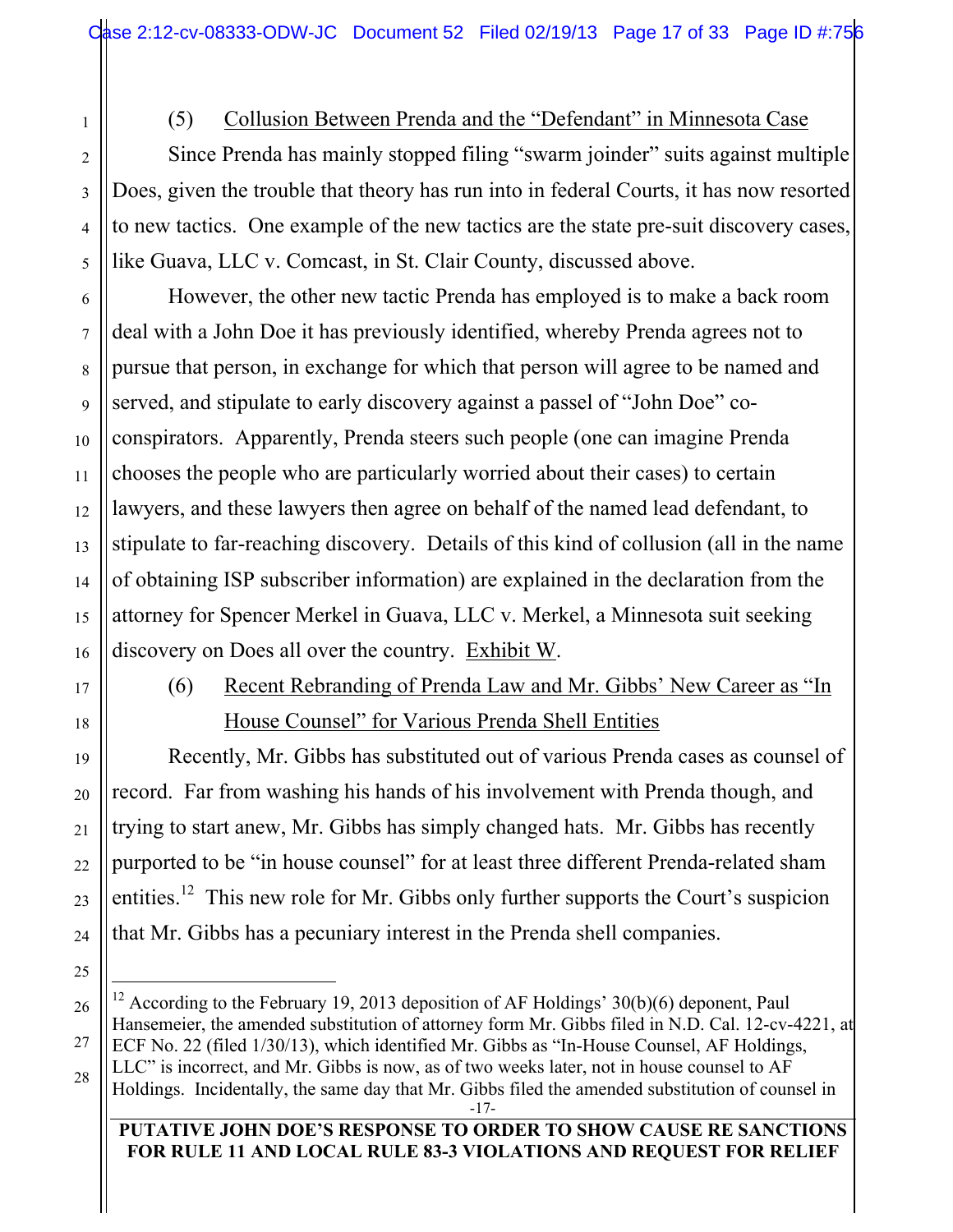# (7) Paul Duffy, John Steele and Paul Hansemier – Other Attorneys Who Share Responsibility with Mr. Gibbs for Overseeing Prenda's Fraudulent Litigation Scheme

Mr. Gibbs surely bears a significant amount of responsibility for Prenda's egregious actions, but he has not acted alone—the fraud here is systematic, and part of a conspiracy involving several other lawyers and laypeople.

Attorney Paul A. Duffy proclaimed himself the "sole principal" of Prenda Law last fall in a letter to the Court in the *Sunlust* case. Exhibit Y. Mr. Duffy is admitted to the State Bar of California<sup>13</sup> (although he primarily practices in Chicago; in addition to California, Mr. Duffy is also admitted Illinois, Massachusetts and Washington,  $DC$ <sup>14</sup>, and has appeared as counsel for record for Prenda in various Ingenuity 13 and AF Holdings cases in California. Exhibit Z. Moreover, Mr. Duffy attempted to meet and confer with undersigned counsel about this case, 12-cv-8333, indicating he is involved with this particular litigation now before this Court. Exhibit P.

Attorney John L. Steele, like Mr. Gibbs, also purports to merely be "of counsel" to Prenda. Dec'l. re: Prenda Law, Exhibit D (Steele's April 20, 2012, entry of appearance as "of counsel" to Prenda in DC case); *but see* Exhibit N, p. 139:5 (Steele tells Judge Scriven on November 27, 2012, "I'm not an attorney with any law firm right now.") *then see* Supp'l Dec'l. ¶ 15 (After appearing at a February 13, 2013, hearing for Guava, LLC, Steele confirmed to several people that he is still

 $\overline{a}$ that action (1/30/13), he also sent out a letter to several hundred ISP subscribers identified in the St. Clair County Guava, LLC case identifying himself as "In-House Counsel, Guava LLC." Exhibit X. Finally, as noted below, Mr. Gibbs' special counsel in this action has also identified him in the instant OSC response as in-house counsel for Livewire Holdings, LLC, the purported new owner of AF Holdings (note the letterhead used to send out the Guava letter). ECF No. 49, fn 1.

<sup>13</sup> http://members.calbar.ca.gov/fal/Member/Detail/224159

<sup>14</sup> http://www.wefightpiracy.com/paul-duffy.php

-18-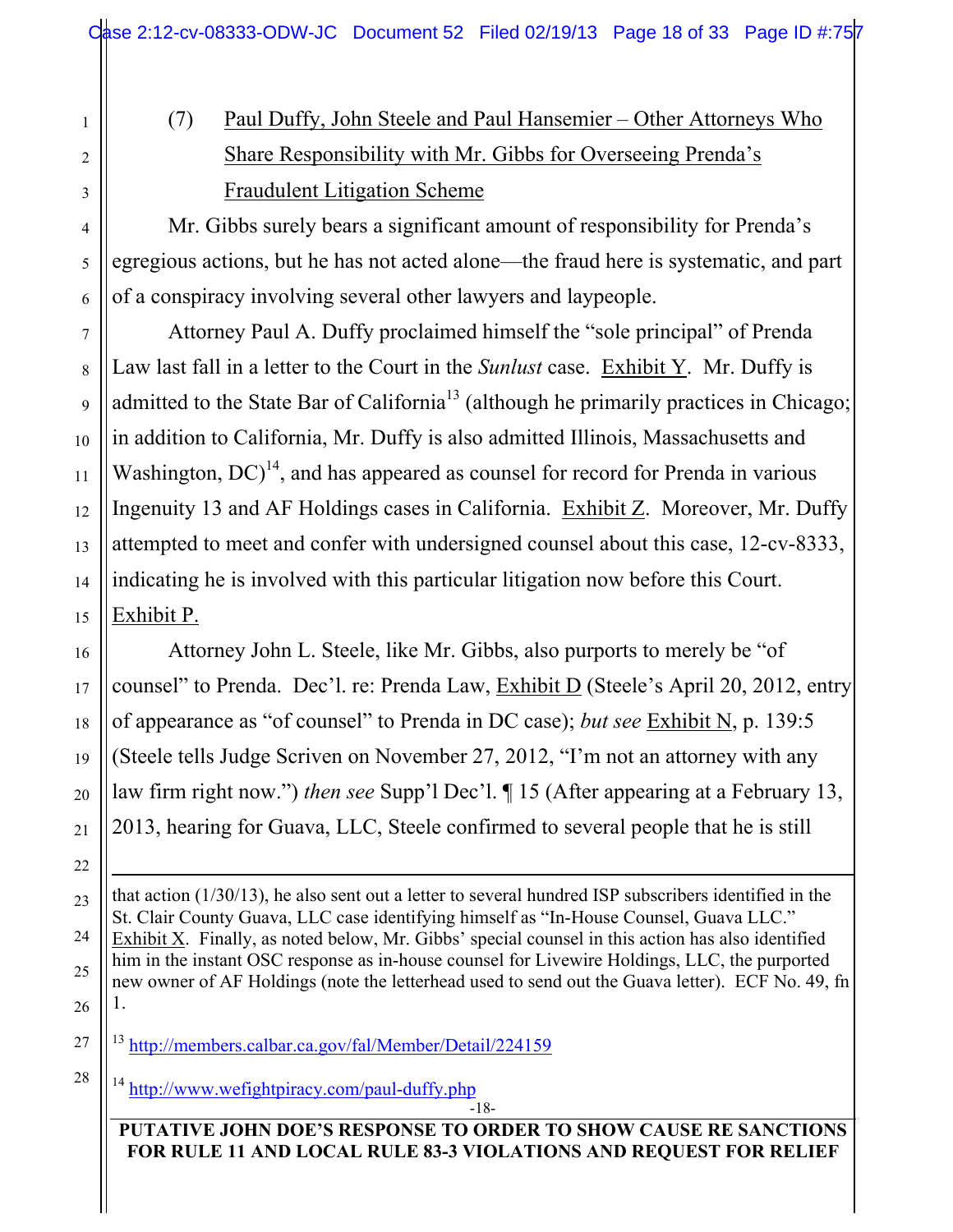currently "of counsel" to Prenda Law). However, together with Paul Hansemier, Mr. Steele was the founder of Prenda's predecessor in interest, Steele Hansemier, PLLC. Morover, as indicated, *supra*, in sections II(b)(1)-(3), Mr. Steele's fingerprints are all over Prenda's various frauds. Almost every time Prenda has had to identify a person connection to a "client" shell entity, the person Prenda has held out to the world has been a current or former close associate of John Steele. Mr. Steele indicates on his LinkedIn page that he "sold [his] client book to Prenda Law in 2011," but in reality, Mr. Steele appears to remain heavily involved in Prenda. Exhibit AA. For example, in the Forbes article (fn 3, *supra*) Mr. Steele brags about Prenda litigation as if he is speaking about himself. Similarly, many lawyers who deal with Prenda on a regular basis could testify to the fact that inquiries to Prenda are routinely answered by Mr. Steele himself.

Attorney Paul L. Hansemeier is also one of the founders of this scheme, and his latest firm, "Alpha Law Firm, LLC," appears to be nothing more than Prenda's newest trade name in Minnesota.<sup>15</sup> Like Prenda, the "Alpha Law Firm" also represents the shell company "Guava, LLC" in CFAA / BitTorrent litigation. *See Guava, LLC v. Spencer Merkel*, Hennepin County, Minnesota District Court No. 27- CV-12-20976, Exhibit BB. Alpha Law's counsel of record in the Guava case, Mr. Michael Dugas, was a former associate for Prenda Law. Exhibit CC. Admittedly, Mr. Hansemeier has apparently made some attempts to try and distance himself from Mr. Steele, and the Prenda name, at least on paper, by creating a new firm name for himself. However, the continued involvement of Alpha Law in the Guava litigation, as well as the role Mr. Hansemeier's client Allan Mooney may have played in the bogus verification in the St. Clair County, Illinois Guava case (where Prenda is

#### **PUTATIVE JOHN DOE'S RESPONSE TO ORDER TO SHOW CAUSE RE SANCTIONS FOR RULE 11 AND LOCAL RULE 83-3 VIOLATIONS AND REQUEST FOR RELIEF**

<sup>&</sup>lt;sup>15</sup> At the February 19, 2013 30(b)(6) deposition of AF Holdings, Mr. Hansemeier testified that in cases his Alpha Law Firm settled for AF Holdings, the proceeds were paid and deposited into the Prenda trust account, not the Alpha Law Firm trust account.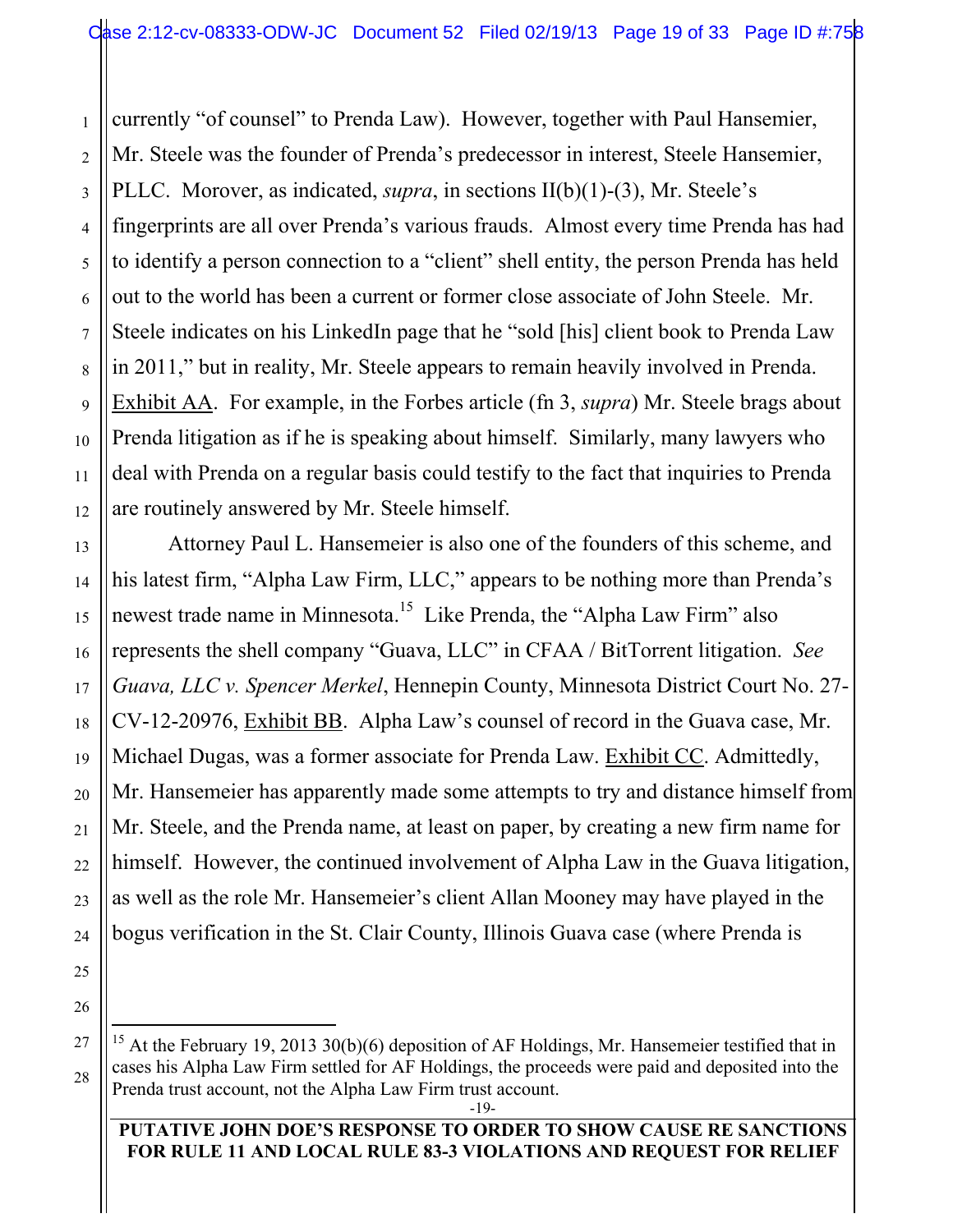1 2 counsel of record, not Alpha Law) suggests Mr. Hansemeier remains involved behind the scenes.

Prenda also uses "local counsel" in many jurisdictions around the country. With the possible exception of the Dugases in Minnesota, who may be involved in management, many of these local attorneys appear to have ended up working with Prenda by answering Craigslist ads, and may not comprehend what they are getting themselves into. Since Mr. Gibbs is admitted in California, he has been counsel of record in all of Prenda's California cases, since the early days of Steele Hansemeier (excepting Paul Duffy's recent substitution for Mr. Gibbs in a handful of cases in the Northern District of California).

12 14 16 20 24 In terms of non-attorneys participating in Prenda's scheme, the top of the list would be Paul Hansemeier's brother Peter Hansemeier, who has been Prenda's "technical" expert since the early days of Steele Hansemeier. Close behind Peter Hansemeier would be Mark Lutz, a man who wears many hats for Prenda. In addition to being Mr. Steele's former paralegal, Mr. Lutz is a seasoned telephone solicitor who helps pressure John Doe defendants into settling, and he is also apparently a fraudulent corporate representative for hire, who is Prenda's go-to person to identify as a "client" contact in initial disclosures. On its website, Mr. Lutz is currently listed as a founder of Livewire Holdings, LLC, Prenda's newest affiliate, which has an office at a UPS Store in Washington, DC. Also possibly involved in this scheme, but to an unknown degree would be John Steele's sister Jayme C. Steele, her co-habitant (boyfriend?) Anthony Saltmarsh, and Allan Mooney (Paul Hansemier's client) who is perhaps the "Alan Mony" currently reputed to be the principal of Guava, LLC.

In short, Mr. Gibbs has had lots of help in defrauding this Court; several other attorneys and laypeople connected to Prenda Law are also culpable.

28

3

4

5

6

7

8

9

10

11

13

15

17

18

19

21

22

23

25

26

27

**PUTATIVE JOHN DOE'S RESPONSE TO ORDER TO SHOW CAUSE RE SANCTIONS FOR RULE 11 AND LOCAL RULE 83-3 VIOLATIONS AND REQUEST FOR RELIEF**

-20-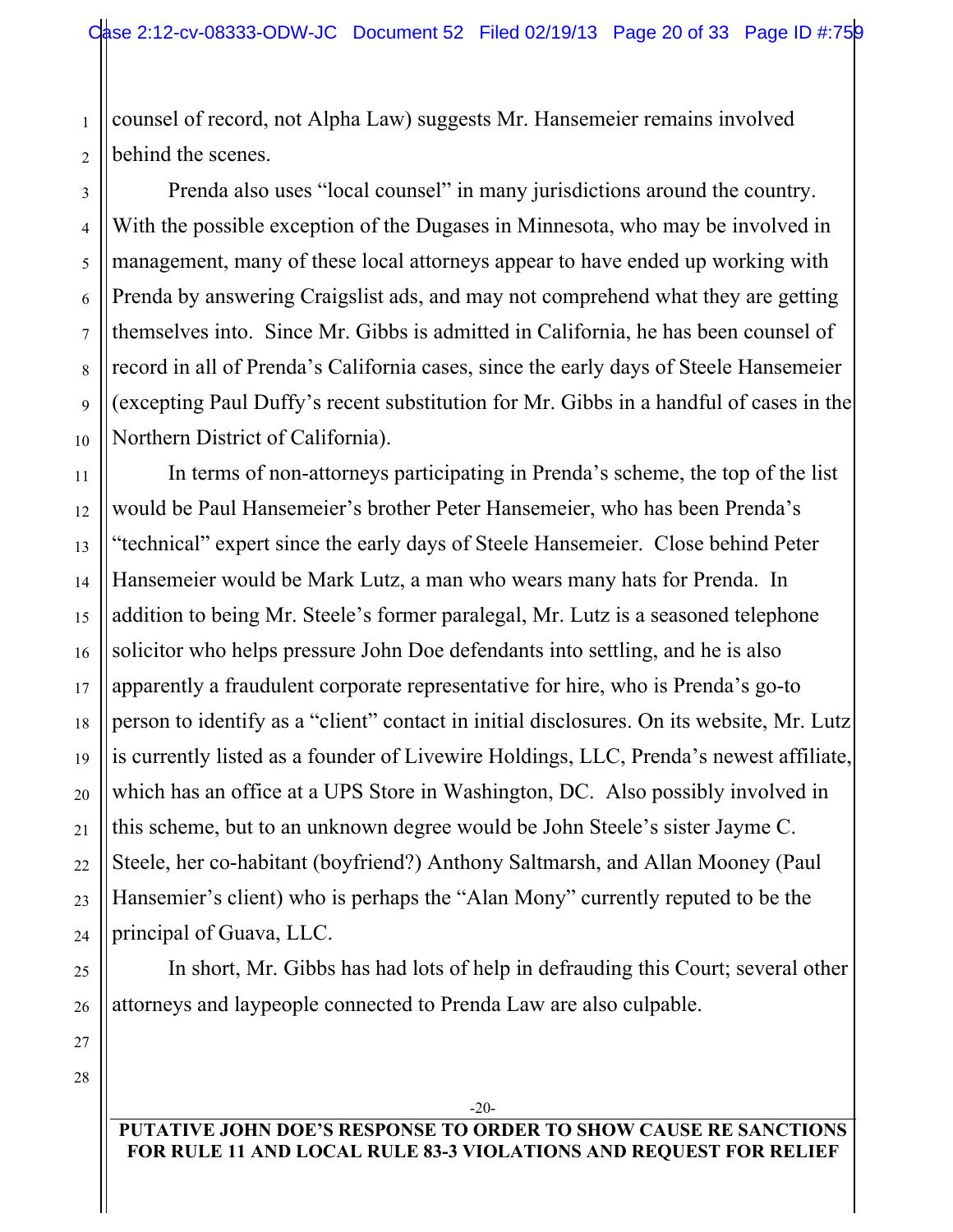## **III. ARGUMENT**

# **(a) All of Prenda's Cases Before this Court are "Sham" Lawsuits Exempted from the Protections of the** *Noerr-Pennington* **Doctrine**

If Prenda had an explanation for the "Alan Cooper" situation, other than intentional fraud, it would have come out by now. Rather than rehash the documentary evidence on a factual issue that will be addressed at the March 11 hearing, this section instead addresses the legal ramifications that flow from confirmation of the Prenda's fraud.

One important consequence of confirming that Prenda misappropriated Alan Cooper's identity would be that Prenda and the lawyers associated with it would lose any potential tort immunity under the *Noerr-Pennington* doctrine.<sup>16</sup> Further, even without forged documents in the copyright chain of title, Prenda's cases still qualify as "sham" lawsuits.

1

2

3

4

5

6

7

8

9

10

11

12

13

14

15

16

17

18

19

20

21

22

23

24

25

26

(1) The "Sham" Lawsuit Exceptions to the *Noerr-Pennington* Doctrine

Often, plaintiffs can escape tort liability for filing questionable lawsuits by relying on protections of the *Noerr-Pennington* doctrine, which is the federal counterpart to state law litigation privileges. Essentially, the *Noerr-Pennington* doctrine protects litigants from retaliatory countersuits when they are using the courts to petition or influence the government (including by filing lawsuits), because such activity is protected under the Petition Clause of the First Amendment to the U.S. Constitution. *See Eastern Railroad Presidents Conference v. Noerr Motor Freight, Inc.,* 365 U.S. 127 (1961); *United Mine Workers v. Pennington,* 381 U.S. 657 (1965).

However, there is a general exception to the Noerr-Pennington doctrine for "sham" lawsuits. *See California Motor Transport Co. v. Trucking Unlimited*, 404 U.S. 508, 511 (1972). In an appeal from a Ninth Circuit copyright infringement

 $16$  This pre-assumes that the Noerr Pennington doctrine, which was originally aimed at antitrust injury, is applicable to lawsuits seeking redress for copyright infringement.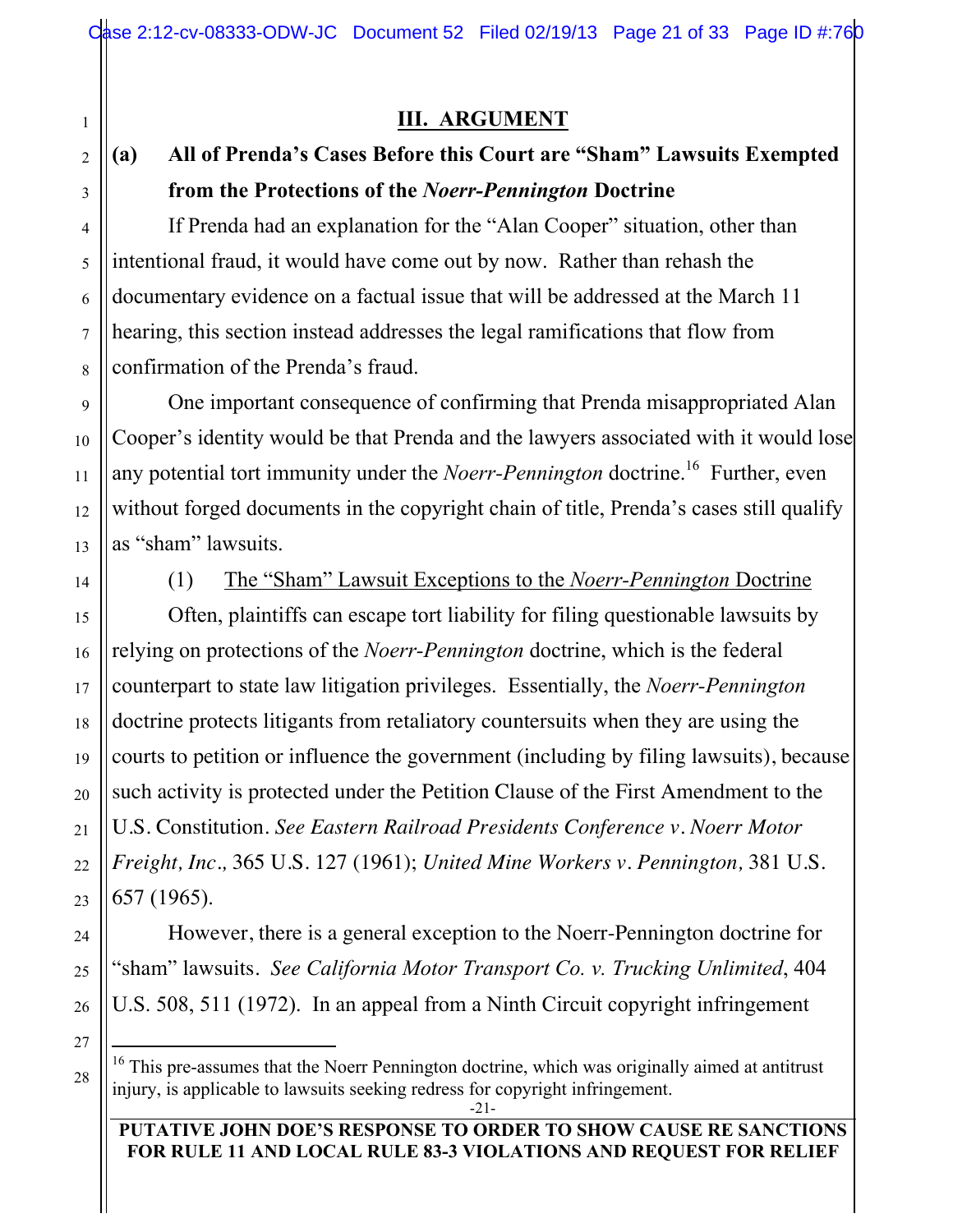4 case, the U.S. Supreme Court established a two-part test for sham lawsuits. *Prof'l Real Estate Investors v. Columbia Pictures Indus.*, 508 U.S. 49 (1993). First, a sham lawsuit is one that is so "objectively baseless" that "no reasonable litigant could realistically expect success on the merits." *Id.* at 60. If the first part of the test is met, courts should then examine the plaintiff's subjective motivation, and in so doing, "the court should focus on whether the baseless suit conceals 'an attempt to interfere directly' with the business relationships of a competitor." *Id.*

1

2

3

5

6

7

8

9

10

11

12

13

14

15

16

17

18

19

20

21

22

23

24

25

26

27

28

Since *Prof'l Real Estate*, the "sham" lawsuit exception to the *Noerr-Pennington* doctrine has been extended beyond "objectively baseless" lawsuits to include fraudulent lawsuits. Although the U.S. Supreme Court has not explicitly reached the fraud exception to the *Noerr-Pennington* doctrine, it did leave open the possibility for such a rule (seemingly on purpose) in *Prof'l Real Estate. Id.* at fn 6 (the Court "need not decide here whether and, if so, to what extent Noerr permits the imposition of antitrust liability for a litigants fraud or other misrepresentations.") Several Courts of Appeal, $17$  including the Ninth Circuit, have picked up on this *dicta*, and explicitly endorsed a fraudulent litigation exception to the *Noerr-Pennington* doctrine. In *Kottle v. Northwest Kidney Ctrs.*, 146 F. 3d 1056, 1060 (9th Cir. 1998) the Ninth Circuit explained that where the litigation behavior at issue "consists of making intentional misrepresentations to the court, litigation can be a sham if 'a party's knowing fraud upon, or its intentional misrepresentations to, the court deprive the litigation of its legitimacy." *Id. quoting Liberty Lake Inv., Inc. v. Magnuson,* 12 F.3d 155, 158 (9th Cir. 1993); *see also Clipper Exxpress v. Rocky Mountain Motor Tariff Bureau, Inc.*, 690 F.2d 1240, 1260 (9th Cir. 1980).

In *Kaiser Foundation Health Plan, Inc. v. Abbott Laboratories, Inc.*, 552 F. 3d 1033 (9th Cir. 2009), the Ninth Circuit further explained that there are essentially

 <sup>17</sup> *Mercatus Group, LLC v. Lake Forest Hosp.*, 641 F. 3d 834, 842 (7th Cir. 2011); *Whelan v. Abell*, 48 F. 3d 1247, 1254-55 (D.C. Cir. 1995); *Potters Medical Center v. City Hosp. Ass'n*., 800 F.2d 568, 580 (6th Cir. 1986); *Ottensmeyer v. Chesapeake & Potomac Tel. Co. of Md.,* 756 F.2d 986, 994 (4th Cir. 1985); *Israel v. Baxter Labs., Inc.*, 466 F.2d 272, 278 (D.C. Cir. 1972)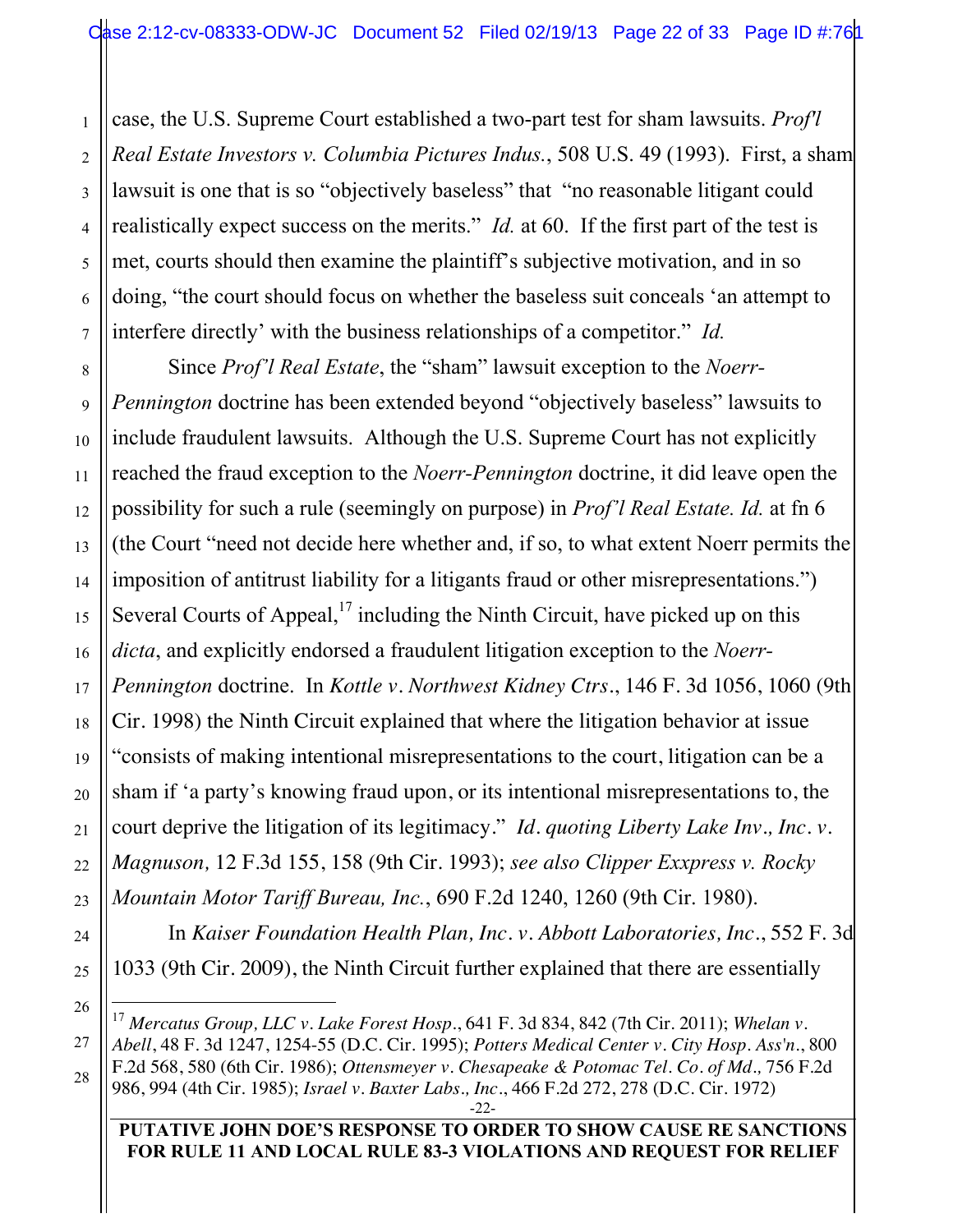1 2 three different kinds of "sham" lawsuits that are not immunized by *Noerr-Pennington*: (i) "where the lawsuit is objectively baseless and the defendant's motive in bringing it was unlawful"; (ii) "where the conduct involves a series of lawsuits brought pursuant to a policy of starting legal proceedings without regard to the merits and for an unlawful purpose,"; and (iii) "if the allegedly unlawful conduct consists of making intentional misrepresentations to the court, litigation can be deemed a sham if a party's knowing fraud upon, or its intentional misrepresentations to, the court deprive the litigation of its legitimacy." *Id.* at 1045; *quoting Sosa v. DIRECTV, Inc.*, 437 F.3d 923, 938 (9th Cir. 2006) (citations and internal quotation marks omitted).

# (2) Intentional Use of Forged Copyright Assignment Agreements in the AF Holdings Cases Deprive These Cases of Legitimacy

The AF Holdings cases before this Court are the most obvious "sham" lawsuits, because each case is founded upon a forged copyright assignment agreement, purportedly executed for AF Holdings by "Alan Cooper."<sup>18</sup> In each AF Holdings case, Prenda's standing and ability to bring the suit in the first place is essentially void *ab initio*. If Mr. Gibbs argues that he did not know the document was forged when he signed the complaint that does not get him or Prenda off the hook; someone at Prenda (*i.e.*, the person who forged Alan Cooper's signature) was attempting to deceive the Court.<sup>19</sup> In short, with respect to the forged copyright

-23-

 $18$  The Ingenuity 13 cases instead attach a Copyright Office printout indicating that the movies at issue were works made for hire for Ingenuity 13, LLC. *See, e.g., Ingenuity 13, LLC v. John Doe,*  C.D. Cal. No. 12-cv-8333, ECF No. 1, p. 14.

<sup>&</sup>lt;sup>19</sup> The motive for all of Prenda's fraud appears to be an attempt to hide the fact that Prenda and/or the lawyers associated with it have essentially become their own clients, by taking a direct pecuniary interest in the outcome of the litigation, through the use of the offshore shell companies. That motive means that the failure to identify the Prenda lawyers as people with a pecuniary interest in the outcome of the litigation in accord with Local Rule 7.1-1 would also be separately sanctionable, per L.R. 83-3. *See, Righthaven, LLC v. Democractic Underground, LLC*, D. Nev. No. 10-cv-1356, ECF No. 137, 7/15/11 (imposing \$5,000 monetary sanction for failure to disclose party with pecuniary interest in litigation per Local Rule 7.1).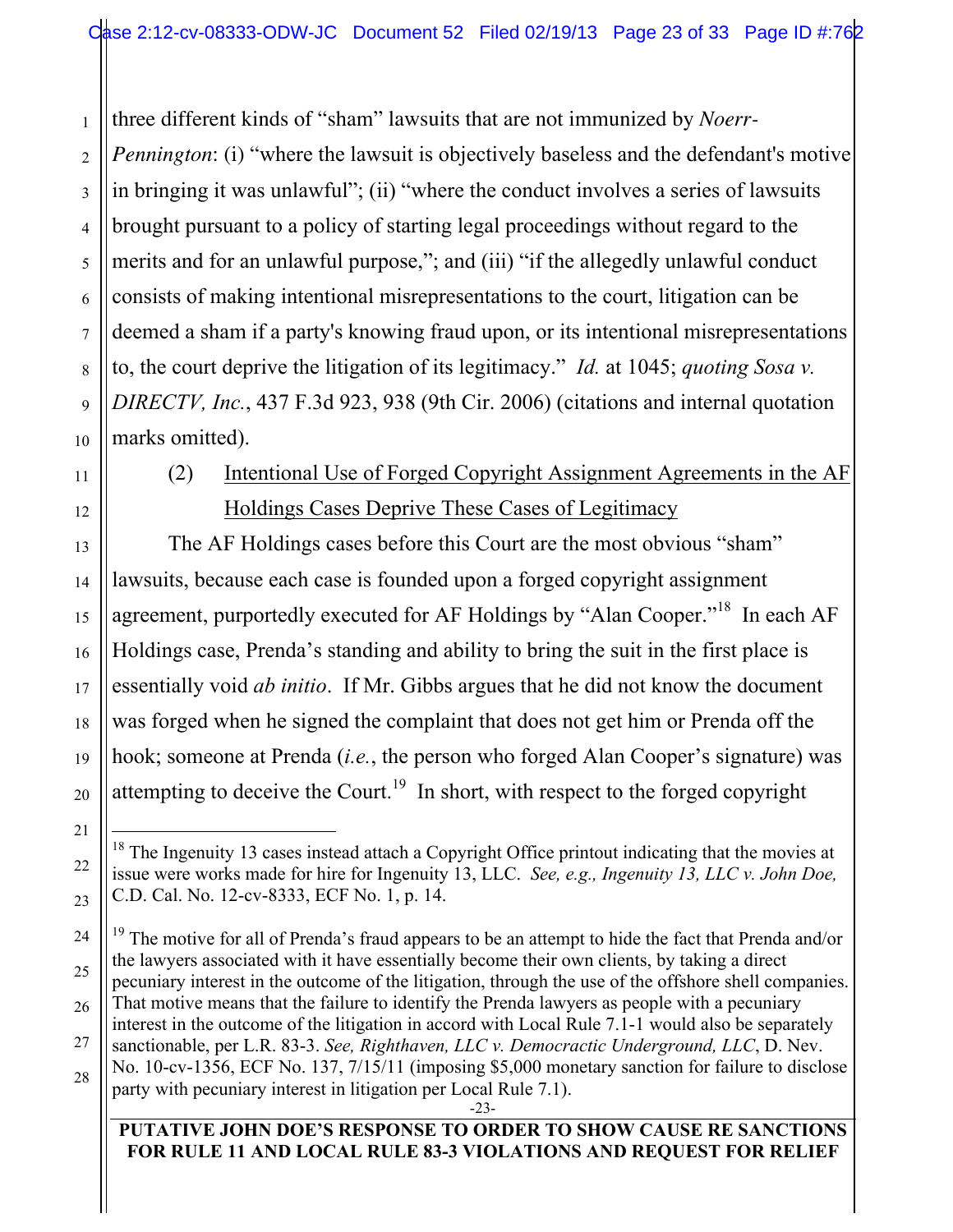assignment agreements, Prenda's fraud was intentional, and it goes straight to the heart of the legitimacy of each of the AF Holdings cases, all of which are rendered "sham" lawsuits by the forgery. *See Kaiser Foundation, supra*, 552 F. 3d at 1045; *Sosa*, 437 F.3d at 938; *Kottle*, 146 F. 3d at 1060.

(3) The Ingenuity 13 Cases—Indeed, all of Prenda's Cases—Qualify as "Sham" Litigation Because The Cases Are Brought for an Improper Purpose, Without Regard to the Merits

The following definition of the second kind of fraudulent "sham" lawsuit perfectly describes Prenda's entire business model: "a series of lawsuits brought pursuant to a policy of starting legal proceedings without regard to the merits and for an unlawful purpose." *See Kaiser Foundation, supra*, 552 F. 3d at 1045.

Imagine for a moment what might constitute hard proof of a "policy" of "starting legal proceedings without regard to the merits." In considering this question, the Court need look no farther than  $Exhibit F$  to the Dec'l. re: Prenda Law, which is the status report filed by Mr. Gibbs on February 24, 2012, admitting that during the previous year and a half, he and Prenda had filed 118 mass-defendant copyright infringement lawsuits, against 15,878 John Does, but not a single defendant had ever been served in any of these cases.

The same pattern has held in the single-defendant cases filed by Prenda. Over and over again, the record has shown that if Prenda cannot get a default judgment, and a John Doe starts to effectively stick up for him or herself, or if a Court takes an active role overseeing the cases, Prenda simply unilaterally dismisses the case, without prejudice. That was exactly what happened in each of the Ingeunity 13 and AF Holdings cases pending in this district.

As for Prenda's unlawful purpose, that would be profit through extortion and intimidation. These cases are not really about vindicating copyright rights. Rather, they are about using the threat of statutory damages, and (where they can get away with it) the Court's subpoena power, to leverage Internet users into paying quick

-24-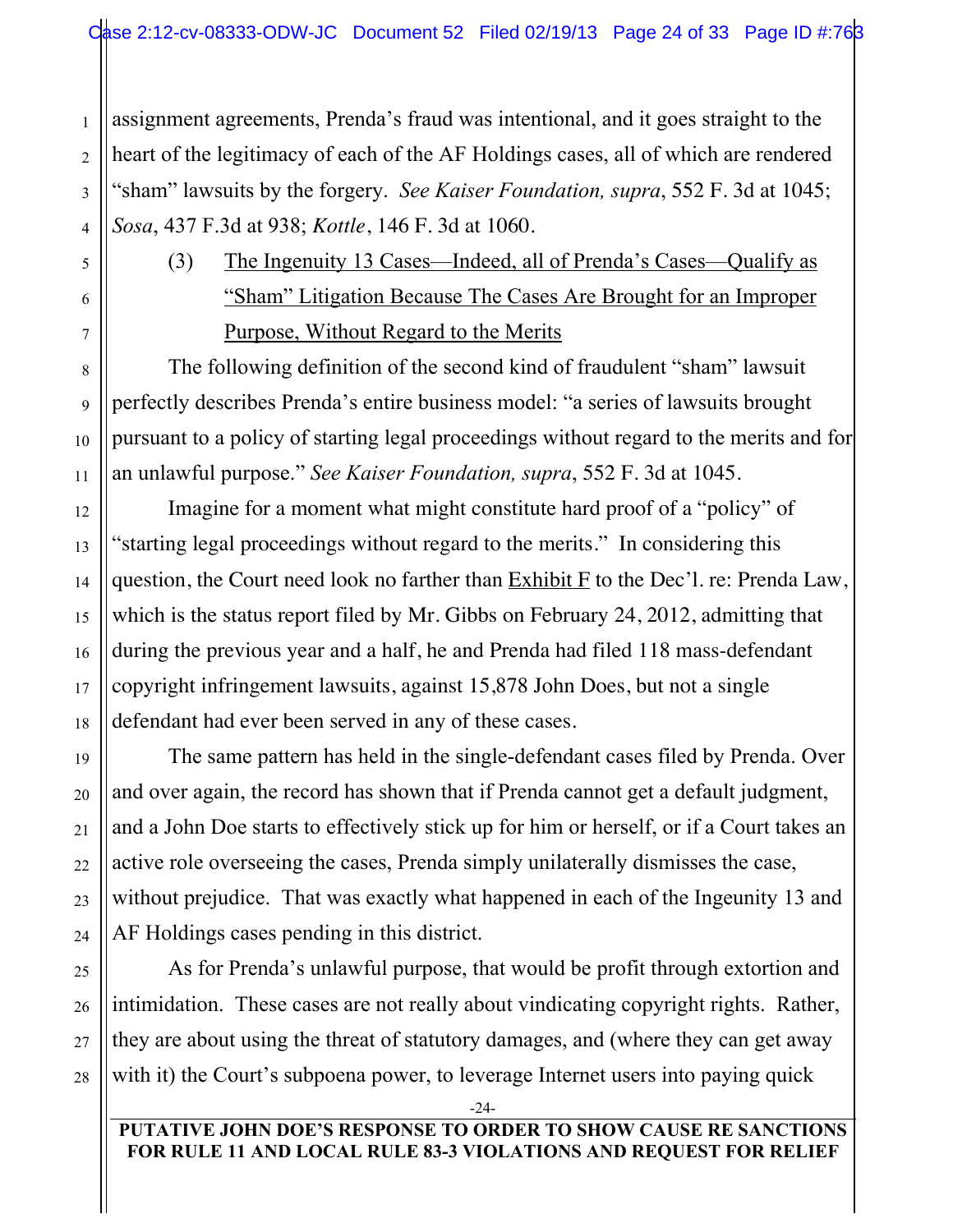1 2 3 4 5 settlements, upon threat of grave public embarrassment. That Prenda's scheme is unlawful, and not merely improper is further confirmed by California's criminal prohibition on barratry, which makes unlawful the stirring up of three or more actions "with a corrupt or malicious intent to vex and annoy." Cal. Pen. Code §§ 158–59.

In sum, all of Prenda's lawsuits in this district are "sham" litigation within the meaning of the fraud exceptions to the *Noerr-Pennington* doctrine.

# **(b) Given the Circumstances of These Cases, Prenda Routinely Fails to Comply with its Rule 11(b)(3) Obligations**

The role Rule 11 standards should play in cases like these with respect to investigation of claims, good faith factual allegations, and borderline legal arguments, has been an underexplored topic in BitTorrent cases.

6

7

8

9

10

11

12

13

14

15

16

17

18

19

20

21

22

23

24

25

26

27

(1) Mr. Gibbs' Past Statements on the Rule 11 Implications of These Cases A litigant other than Mr. Gibbs could perhaps make an argument (though not a convincing one) that merely paying the Internet bill for a household is enough, by itself, to justify naming and serving that person as a defendant in a case like this. However, Mr. Gibbs should not now be heard to make such an argument, because he knows better—Mr. Gibbs has gone on record with his view about this issue, multiple times, in prior court filings.

As further detailed in the Dec'l. re: Prenda Law,  $\P$  21-22, on at least four separate occasions, Mr. Gibbs has addressed this Rule 11 issue with various other courts. Mr. Gibbs has confidently assured the courts that, in his view, additional investigation beyond the ISP subpoena is *required* in order to have a good faith basis to allege that an Internet user is a defendant in a case like this. When Prenda is seeking to obtain extensions of a Rule 4(m) deadline, and trying to explain to suspicious Judges why no John Doe defendants have been named and served, this has been the answer: 'Nobody has yet been served, because Prenda needed to do

28

**PUTATIVE JOHN DOE'S RESPONSE TO ORDER TO SHOW CAUSE RE SANCTIONS FOR RULE 11 AND LOCAL RULE 83-3 VIOLATIONS AND REQUEST FOR RELIEF**

-25-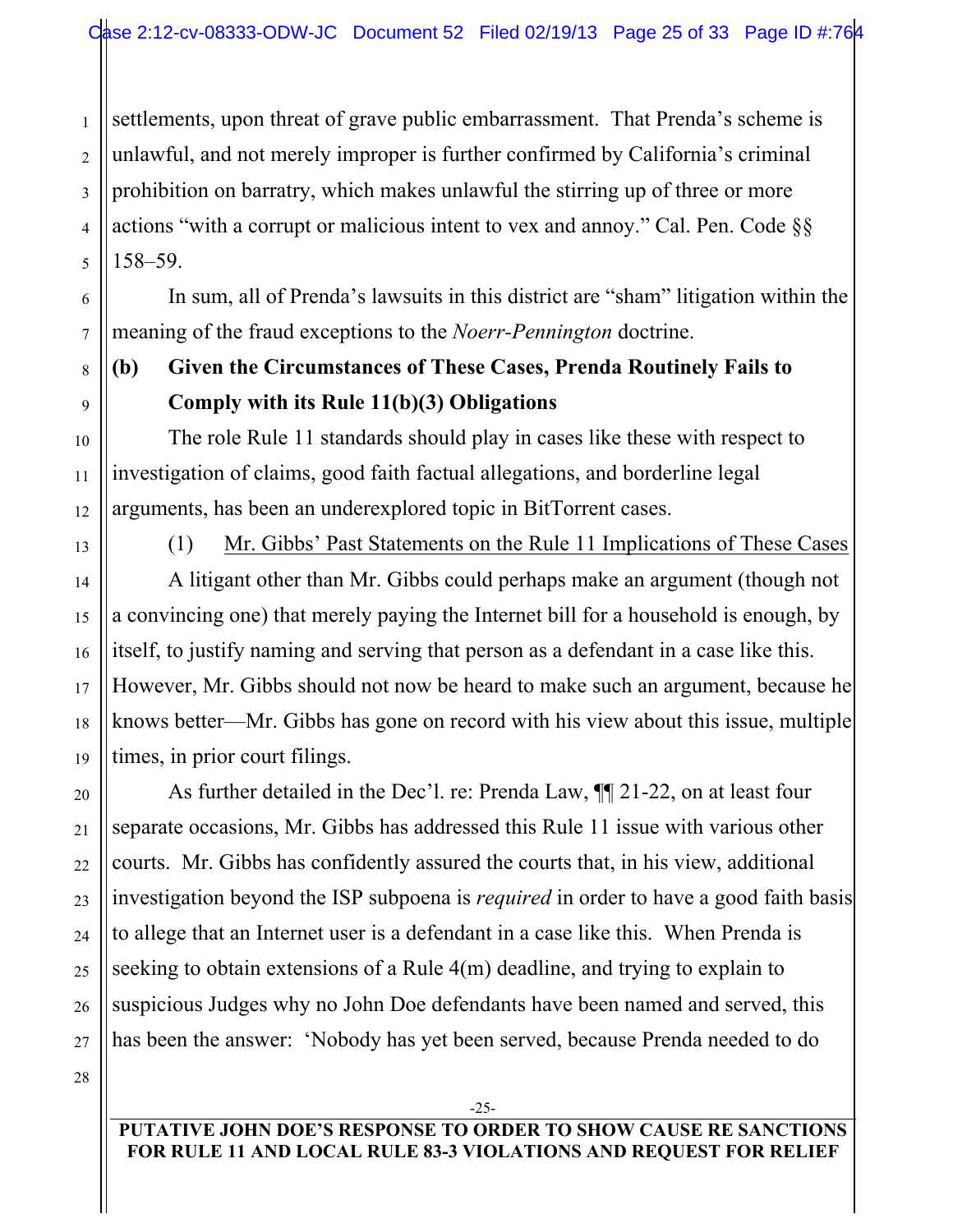more investigation of the ISP subscribers identified in the subpoena return in order to have a good faith basis to name and serve them.'

If and to the extent that Mr. Gibbs now reverses course and suggests that the subpoena return itself is sufficient, under Rule 11(b)(3) to justify signing a complaint naming someone as a defendant, he should be judicially estopped from making the argument, because it directly contradicts his prior stance on this issue.

(2) "Inquiry Reasonable Under the Circumstances"

In considering the objective reasonableness of Prenda's additional "investigation" of Mr. Wagar and Mr. Denton which led to Mr. Gibbs signing a pleading naming them as defendants, several "circumstances" should be considered.

First, Prenda's lawsuits are calculated to embarrass, because they all involve allegations of illegally downloading pornography. Given the salacious content, and the fact that in a case like this, the embarrassing allegations can turn a person with meritorious defenses into an immediate loser, Prenda (and similar pornography plaintiffs) should have a heightened duty under this rule. That is, under the circumstances of these cases, with their propensity to embarrass, the investigation required to name someone as a defendant should be a little higher than in cases involving more mundane content. Because the stakes for the defendant are higher, so should they be higher for the plaintiff as well.<sup>20</sup>

Second, Prenda's routine practice of publicly shaming the people it "names" on its website is another circumstance that should be taken into account when evaluating the objective reasonableness of Mr. Gibb's conduct here. Similarly, third, Prenda's routine practice of dismissing most of its cases without prejudice at the first hint of trouble, is another circumstance that should be taken into consideration.

 $20$  If Prenda objects to being held to a higher pleading standard based on the content of the copyrighted works at issue, then it could simply seek leave to name people under seal, or subject to a protective order guarding against public disclosure (Prenda never does this) which is another way to mitigate the harm.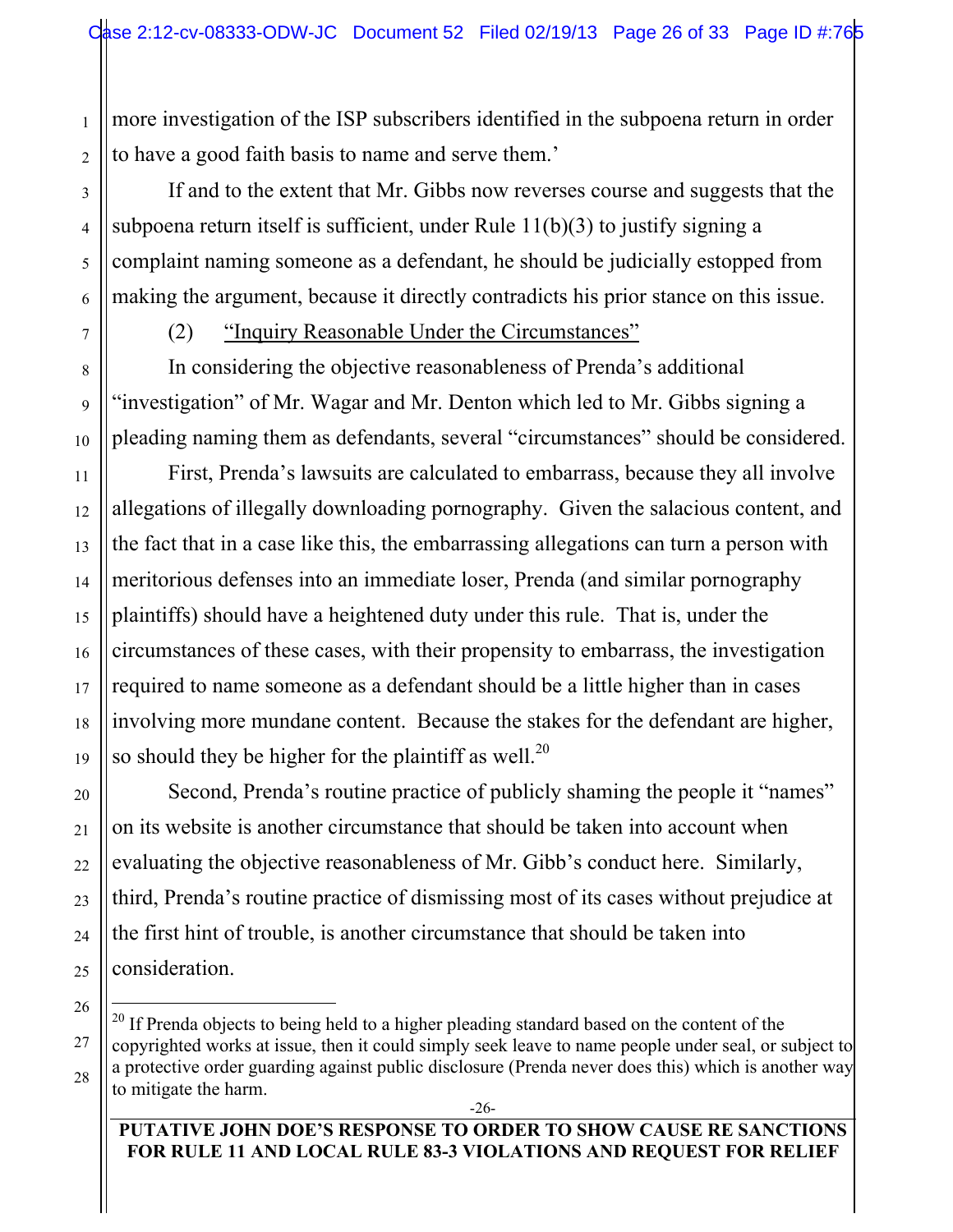Fourth, Prenda has hundreds of these lawsuits against tens of thousands of defendants; as a professional BitTorrent copyright infringement litigant, a higher degree of factual certainty and investigation can and should be required of Prenda than might be asked of other litigants.

Taken together, all four of these circumstances militate in favor of a finding that Mr. Gibb's factual investigation in the Wagar and Denton cases was objectively unreasonable.

(3) Other Examples of Prenda's Shoddy "Investigation"

Notwithstanding his several representations to various Courts, and the specific warning on this issue from Judge Seeborg, Mr. Gibbs has repeatedly relied on shoddy, objectively unreasonable investigations in order to try and name people in complaints. Mr. Wagar and Mr. Denton are not alone; other Internet users victimized by Mr. Gibbs' lax interpretation of Rule 11(b)(3) include Jesse Nason, Josh Hatfield, and John Botson.

The circumstances of Mr. Gibb's shoddy additional "investigation" in the Nason and Hatfield cases are described in detail in the Dec'l re: Prenda Law, ¶¶ 23- 28. Mr. Gibbs' insufficient investigation in the Botson case is memorialized at *AF Holdings, LLC v. John Doe*, N.D. Cal. No. 12-cv-02048-EJD (ECF No. 30, 11/6/12).

 In each of these cases, when pressed to explain the "investigation" that had supposedly identified the defendant, Mr. Gibbs responded with paltry "facts," which turned out to the incorrect.

(4) The "Snapshot" Theory of Copyright Infringement

Undersigned counsel agrees with the Court that based on the factual allegations at issue in this group of cases, accusing the defendants of copyright infringement likely veers into questionable territory.

In sum, Mr. Gibbs decision to name Mr. Wagar and Mr. Denton is part of another pattern, whereby Mr. Gibbs has taken a purposefully lax stance on Rule 11(b), in order to maximize the extortionate impact of these kinds of cases.

-27-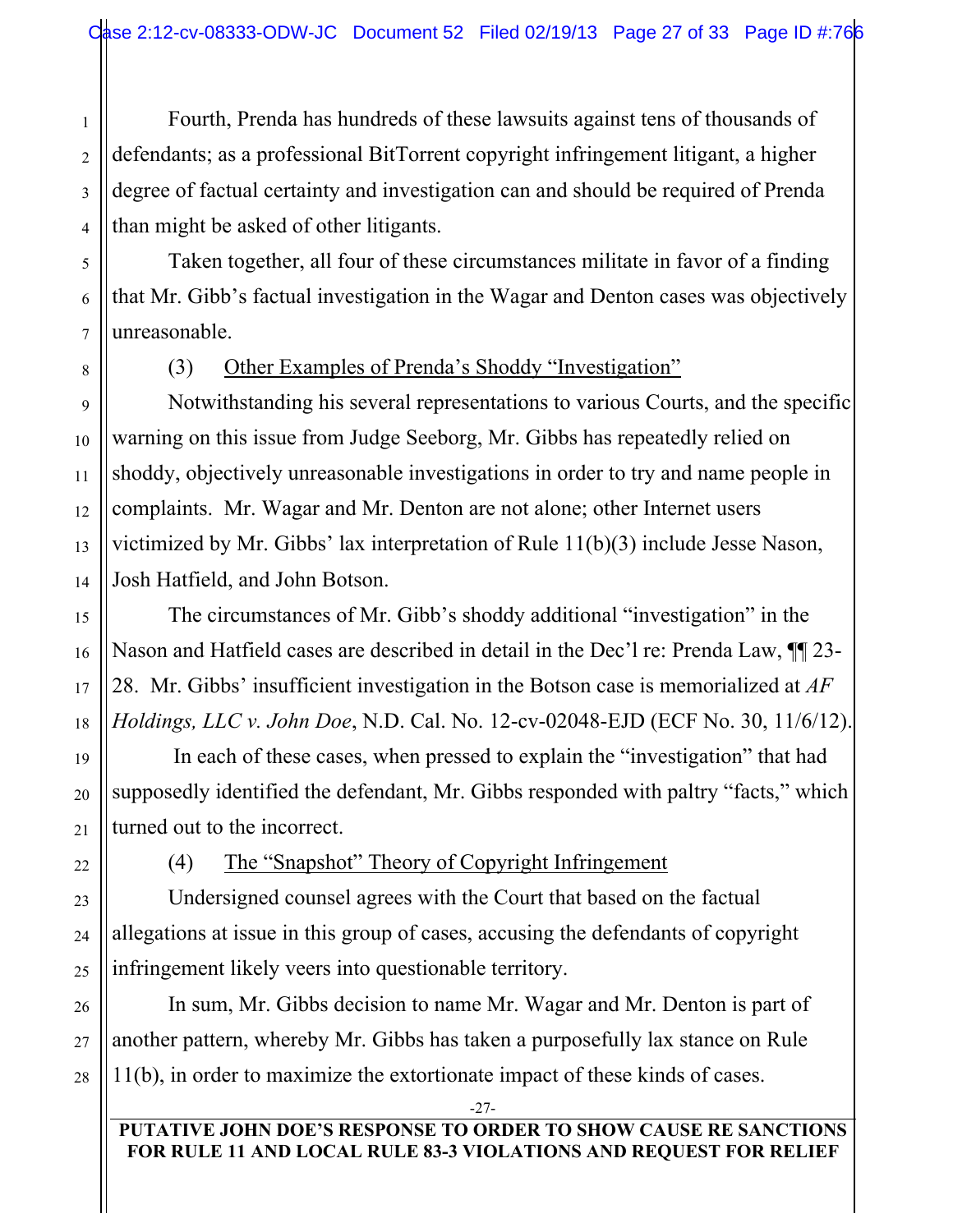## **(c) There is No Excuse for Violating the Court's Discovery Order**

These violations speak for themselves. Apparently, while under orders from the Court to suspend discovery efforts, Prenda continued right on running the usual playbook. As noted above, Mr. Gibbs' proffered explanation does not hold water in light of the directly contradictory declarations offered by AT&T. Dec'l. of Bart Huffman; Dec'l. of Camille D. Kerr.

## **IV. CURSORY REBUTTAL TO MR. GIBBS' OSC RESPONSE**

The first thing that should be pointed out about Mr. Gibbs OSC response is that somebody is mistaken (or lying) about who owns AF Holdings. On the same day that Mr. Gibbs special counsel filed a pleading stating that AF Holdings was recently sold to Livewire Holdings, LLC, an AF Holdings 30(b)(6) witness sat in a deposition and testified that AF Holdings sole owner is a Nevis trust. Mr. Hansemeier testified at the deposition that AF Holdings is not sure who formed this trust (other than the paid incorporator), where it is organized, whether there are any trust documents, what the name of the trust is, who might have a beneficial ownership interest in the trust, or who would have authority to terminate the trust. Mr. Hansemeier sat there and testified to all this with Mr. Gibbs (who, according to his own special counsel, at ECF No. 49. p.1, became general counsel of the company that acquired AF Holdings, Livewire Holdings, LLC back in January) right there at his side, as counsel of record for AF Holdings. In short, the story his evening is that AF Holdings was sold several weeks ago to Livewire Holdings (Mr. Gibbs new employer). But the story this afternoon was that AF Holdings is owned by a mystery trust. Clearly, someone is wrong.

A second, major misrepresentation in the OSC response: when Mr. Gibbs first saw the name Alan Cooper. Mr. Gibbs' special counsel states that "Indeed, the first time Mr. Gibbs saw the name "Alan Cooper" was on the copyright assignment that was attached to the complaints in the litigations regarding the copyrights." ECF No. 49, at 25:5-8. This is also false. *See* Exhibit L. Assuming he looked at the verified

-28-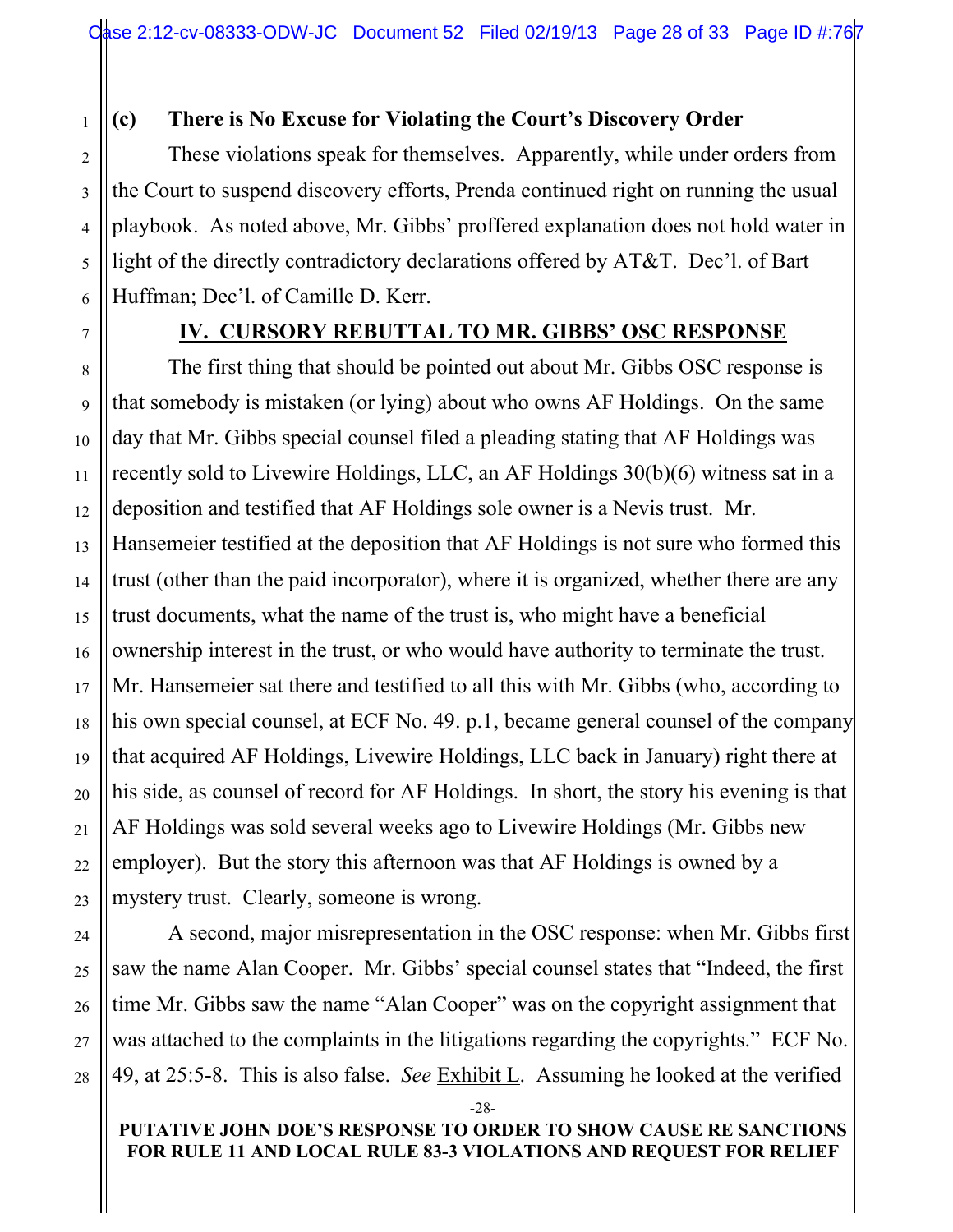2 petition he filed before filing it (which special counsel says was his custom and practice) Mr. Gibbs would have seen Alan Cooper's name on the verification page to a petition Mr. Gibbs filed (while still at Steele Hansemeier) for Ingenuity 13 back in 2011 in *In the Matter of a Petition by Ingenuity 13, LLC*, E.D. Cal No. 11-mc-0084, ECF No. 1, p. 8 (Exhibit L). Special counsel's attempt to explains away this prior, verification, with a "/s/" signature with Alan Cooper's name on it are not convincing. Depending on when "exhaustion of all appeals" occurred in that action, Mr. Gibbs likely would have still been under a duty to keep a copy of the original as of December 2012 when he was being asked to produce it. *See* E.D. Cal. L.R.  $131(f)^{21}$ 

Finally, the attempt to explain away the apparently fraudulent verification in the St. Clair County, Illinois Guava action (a case where Mr. Gibbs has recently started signing his name to demand letters) should not be credited. Although the verification in that case purports to be "notarized," the "notarization" consists of an illegible squiggle, and Prenda still has not disclosed the name, notary seal number, or state of registration of the purported notary. Further, it also appears that Prenda may be playing games with the spelling of Alan Mooney.

## **V. RELIEF REQUESTED**

**(a) Substantial Monetary Sanction Against Prenda Law, Inc. in an Amount Sufficient to Have a Significant Deterrent Effect on a Repeat Bad Actor** In order to have a meaningful deterrent effect on a litigation enterprise which has bragged about making millions of dollars in this kind of litigation, and which has

-29-

#### **PUTATIVE JOHN DOE'S RESPONSE TO ORDER TO SHOW CAUSE RE SANCTIONS FOR RULE 11 AND LOCAL RULE 83-3 VIOLATIONS AND REQUEST FOR RELIEF**

<sup>&</sup>lt;sup>21</sup> "(f) Non-Attorney's Electronic Signature. Documents that are required to be signed by a person who is not the attorney of record in a particular action (verified pleadings, affidavits, papers authorized to be filed electronically by persons in pro per, etc.), may be submitted in electronic format bearing a "/s/" and the person's name on the signature line along with a statement that counsel has a signed original, e.g., "/s/ John Doe (original signature retained by attorney Mary Roe)." It is counsel's duty to maintain this original signature for one year after the exhaustion of all appeals. This procedure may also be followed when a hybrid electronic/paper document is filed, i.e., the conventionally served document may also contain an annotated signature in lieu of the original."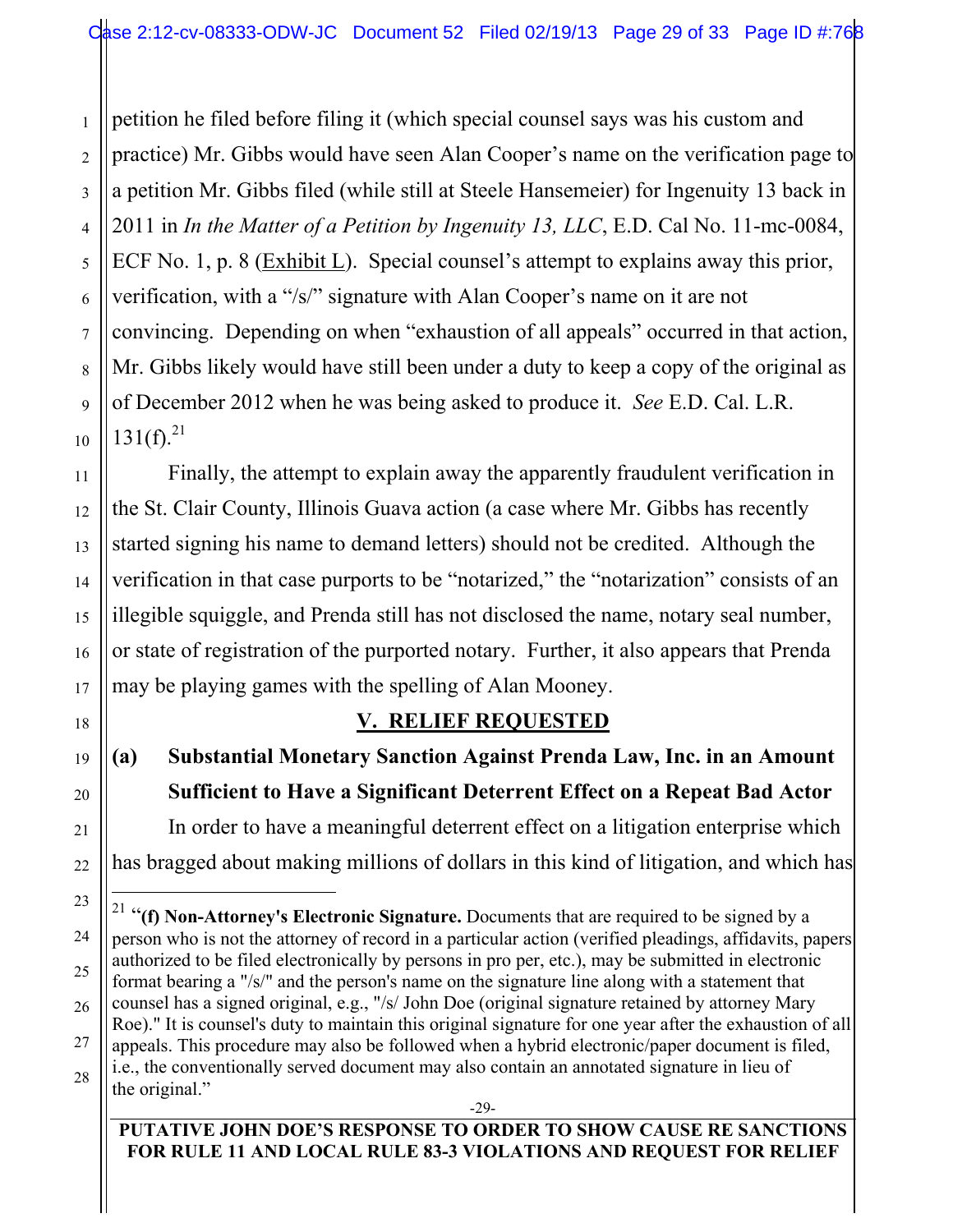repeatedly ignored ethical duties, and skirted rules on perjury, a substantial sanction is appropriate. Mr. Gibbs has filed 45 sham lawsuits in this district. A sanction of \$10,000 per suit would work out to \$450,000, which is an amount that would have a meaningful deterrent effect on Prenda and its associated attorneys. If the Court deems that amount too high, perhaps the Court would consider instead a sanction of \$4,000 per case, which is the amount Ingenuity 13 has sought for up-front settlements in the cases now before this Court. *See* ECF No. 13-2, p. 1 (email from Mr. Gibbs to Mr. Pietz offering to settle the 12-cv-8333 action for \$4,000 at the outset of litigation).

This sanction should be paid to the Clerk of Court by Prenda Law, Inc., and if not satisfied by Prenda itself, the attorneys running Prenda, including Mr. Gibbs, should make good on the amount owing as a matter of personal liability as attorneys engaged in a fraudulent (but extremely profitable) enterprise.

Sanctions are also appropriate "when an attorney is cavalier or bent on misleading the court; intentionally acts without a plausible basis; [or] when the entire course of the proceedings was unwarranted." *Miera v. Dairyland Ins. Co*., 143 F.3d 1337, 1342 (10th Cir. 1998) (quotations and internal citations omitted); *see also In re: Estate of Ferdinand E. Marcos Human Rights Litigation*, Ninth Circuit No. 11-15487 (unpublished) (October 24, 2012) (affirming \$353,600,000 contempt judgment and  $$100,000$  per day contempt sanction).<sup>22</sup>

**(b) Award of Attorneys Fees and Costs, as Compensatory Sanction, Payable by Mr. Brett Gibbs**

On behalf of the putative John Doe defendant in 12-cv-8333, undersigned counsel has billed substantial time in this matter. Calling Prenda to account for its various frauds on the Court is time-consuming, detail-oriented work. Further, Mr. Gibbs has filed several frivolous motions in this matter, including two identical

1

 $22$  A copy of this unpublished opinion is attached as Exhibit DD.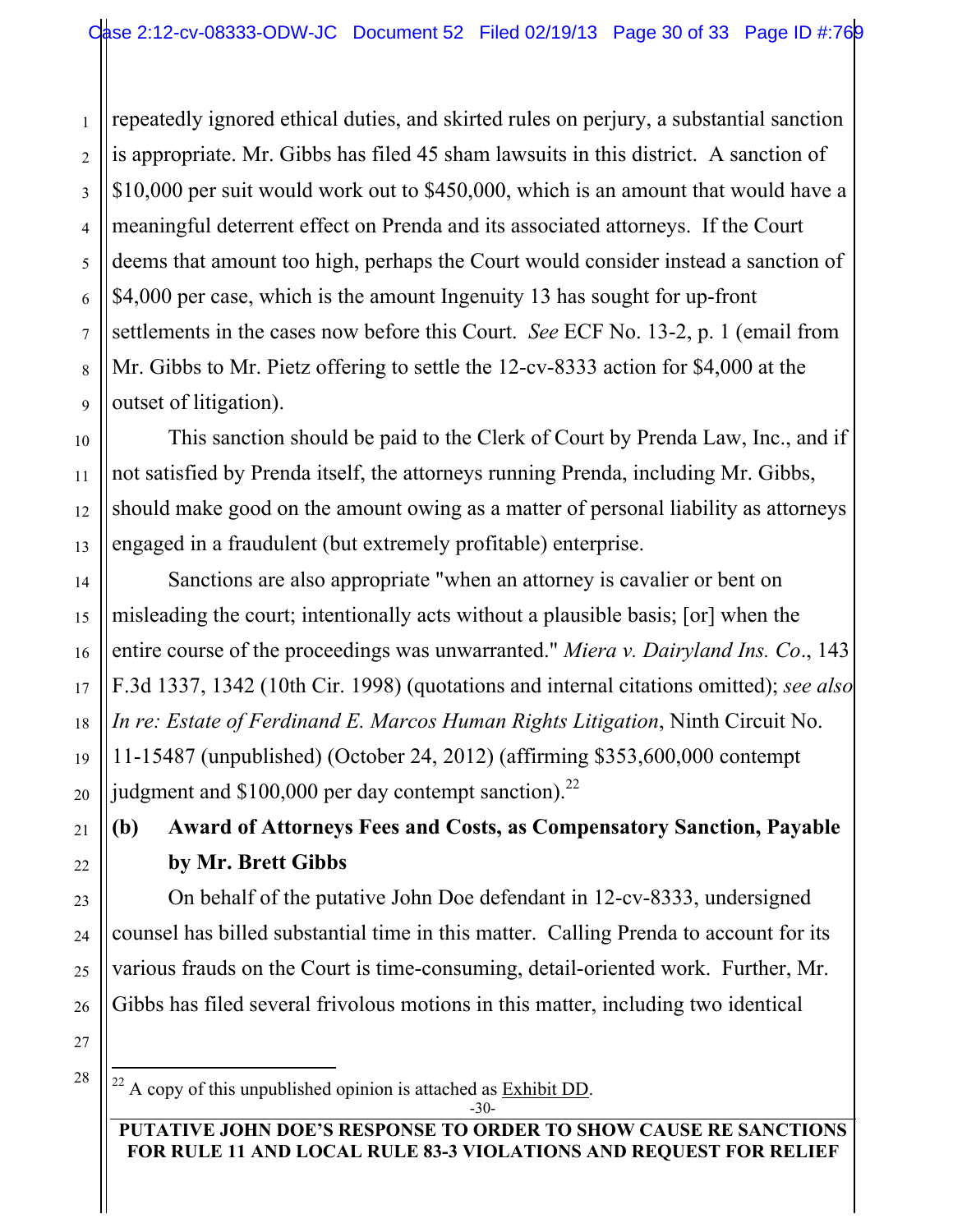sanctions motions against the undersigned, and an entirely frivolous disqualification motion, which undersigned counsel spent considerable time responding to. The total costs and attorneys fees billable to the client to date in this matter is likely to be close to \$25,000. If the Court so desires, undersigned counsel would be happy to substantiate these costs and fees at or after the hearing on the sanctions motion.

Undersigned counsel shares the Court's suspicion that Prenda's shell companies do not have any assets. Indeed, in an opposition to a motion by a named defendant to require AF Holdings to post and undertaking to proceed with the case, Mr. Gibbs specifically argued that the undertaking should not be granted because, if it was, AF Holdings could not pay it. *See AF Holdings v. Navasca*, N.D. Cal. No. 12-cv-2396-EMC, ECF No. 34, p. 1 ("Plaintiff simply cannot afford to post the \$48,000 required by the *Trinh* Court to pursue its claims.")

Further, at the February 19, 2013 30(b)(6) deposition of AF Holdings, the company's corporate representative Paul Hansemeier testified that AF Holdings has "never recognized any income" and that all of the company's assets fit into one of two categories. The first asset category is that AF Holdings owns copyrights. According to Mr. Hansemeier, the second class of assets is that, to the extent that AF Holdings has cash, *all of the cash is located in the client trust accounts* of AF Holdings' various attorneys, including Prenda Law, Inc. and the Anti-Piracy Law Group. Mr. Hansemeier testified that aside from reimbursement for costs and attorneys fees, all of the rest of AF Holdings money simply sits in its attorneys' trust accounts, so it can be used to finance further litigation.<sup>23</sup>

Although undersigned counsel is loathe to do so, under the circumstances of this case, it is respectfully requested that the attorneys fee award be made payable by Mr. Gibbs. It seems wrong that a massive enterprise that brags about making millions of dollars should somehow avoid paying attorneys fees by pleading penury.

28

1

2

3

4

5

6

7

8

9

10

11

12

13

14

15

16

17

18

19

20

21

22

23

24

25

26

27

<sup>-31-</sup>  $^{23}$  Undersigned counsel is doing his best to faithfully render this testimony, which was offered earlier today.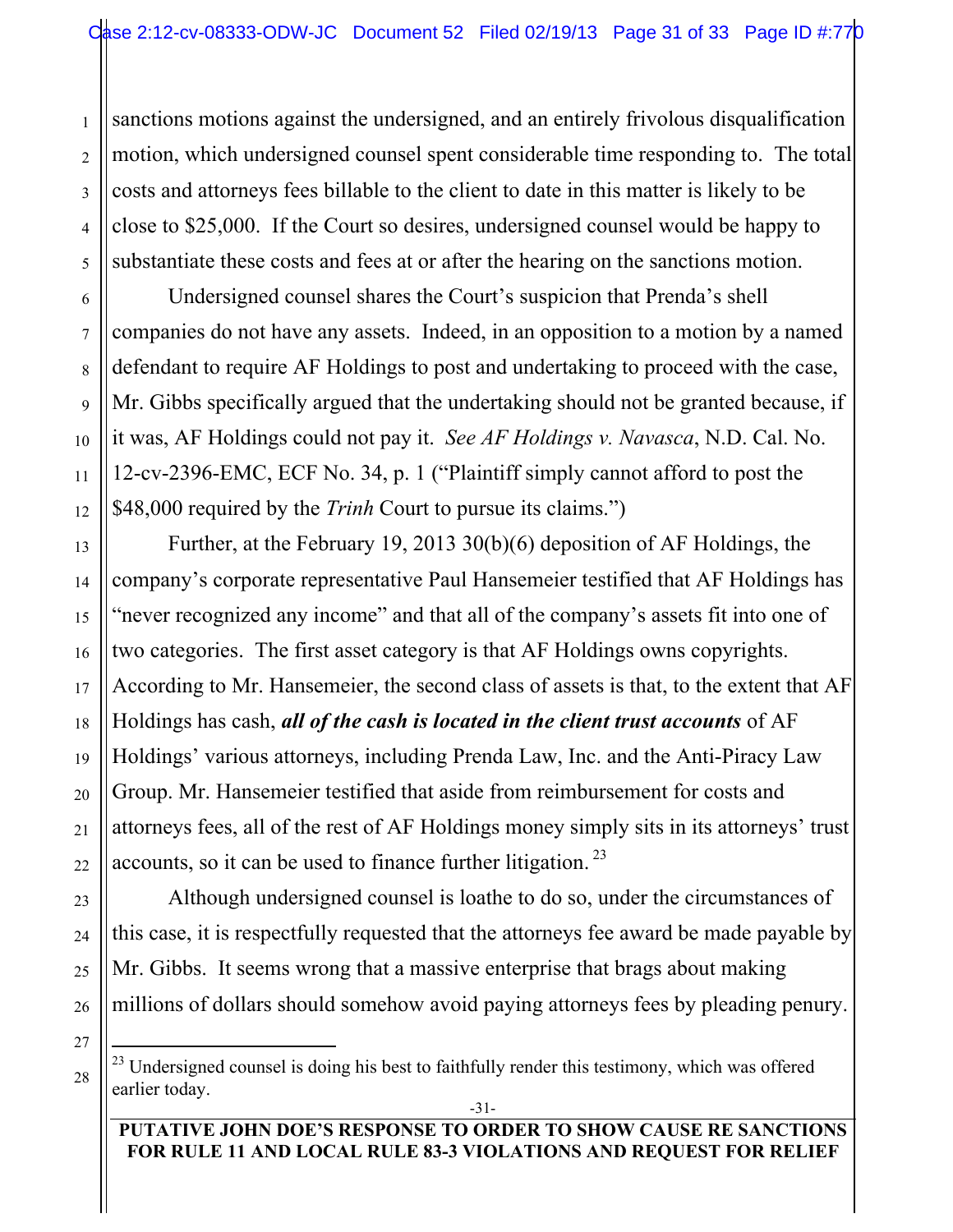1 2 3 4 5 *See Mick Haig Prods. E.K. v. Does 1-160*, 687 F.3d 649, 652 (5th Cir. 2012) (upholding sanctions entered against a mass BitTorrent copyright plaintiff's attorney). Further, *the imposition of attorney fees "must be available in appropriate circumstances notwithstanding a private party's effort to cut its losses and run out of court, using Rule 41 as an emergency exit*." Cooter & Gell v. Hartmarx Corp., 496 U.S. 384, 390 (1990) (citing Danik, Inc. v. Hartmarx Corp., 875 F.2d 890, 895 (D.C. 1989)).

**(c) Striking of the Complaint With Prejudice, and Specific Factual Findings** The putative John Doe in 12-cv-8333 further requests that, as a sanction, the complaint in this matter be stricken with prejudice. *See id.* 

In addition, it is requested that the Court find that the AF Holdings cases in this district are fraudulent, "sham" litigation because they are founded on forged copyright assignment agreements, making the entire action illegitimate. *Kaiser Foundation, supra*, 552 F. 3d at 1045

Similarly, it is requested that the Court find that the Ingenuity 13 cases in this district are fraudulent, "sham" litigation because the cases were brought for an improper purpose, without regard to the merits. *Id.* 

It is also requested that the Court find that Prenda "excited" the AF Holdings and Ingenuity 13 cases in this district, and that these cases were brought "with a corrupt or malicious intent to vex and annoy." *See* Cal. Pen. Code §§ 158–59. If the Court is inclined to consider the entry of a vexatious litigant or pre-filing sanction, undersigned counsel would be willing to further brief the issue.

#### **(d) Such Other Relief as the Court Deems Just and Proper**

To the extent other sanctions may be appropriate, such further measures are left to the sound discretion of the Court.

### **PUTATIVE JOHN DOE'S RESPONSE TO ORDER TO SHOW CAUSE RE SANCTIONS FOR RULE 11 AND LOCAL RULE 83-3 VIOLATIONS AND REQUEST FOR RELIEF**

-32-